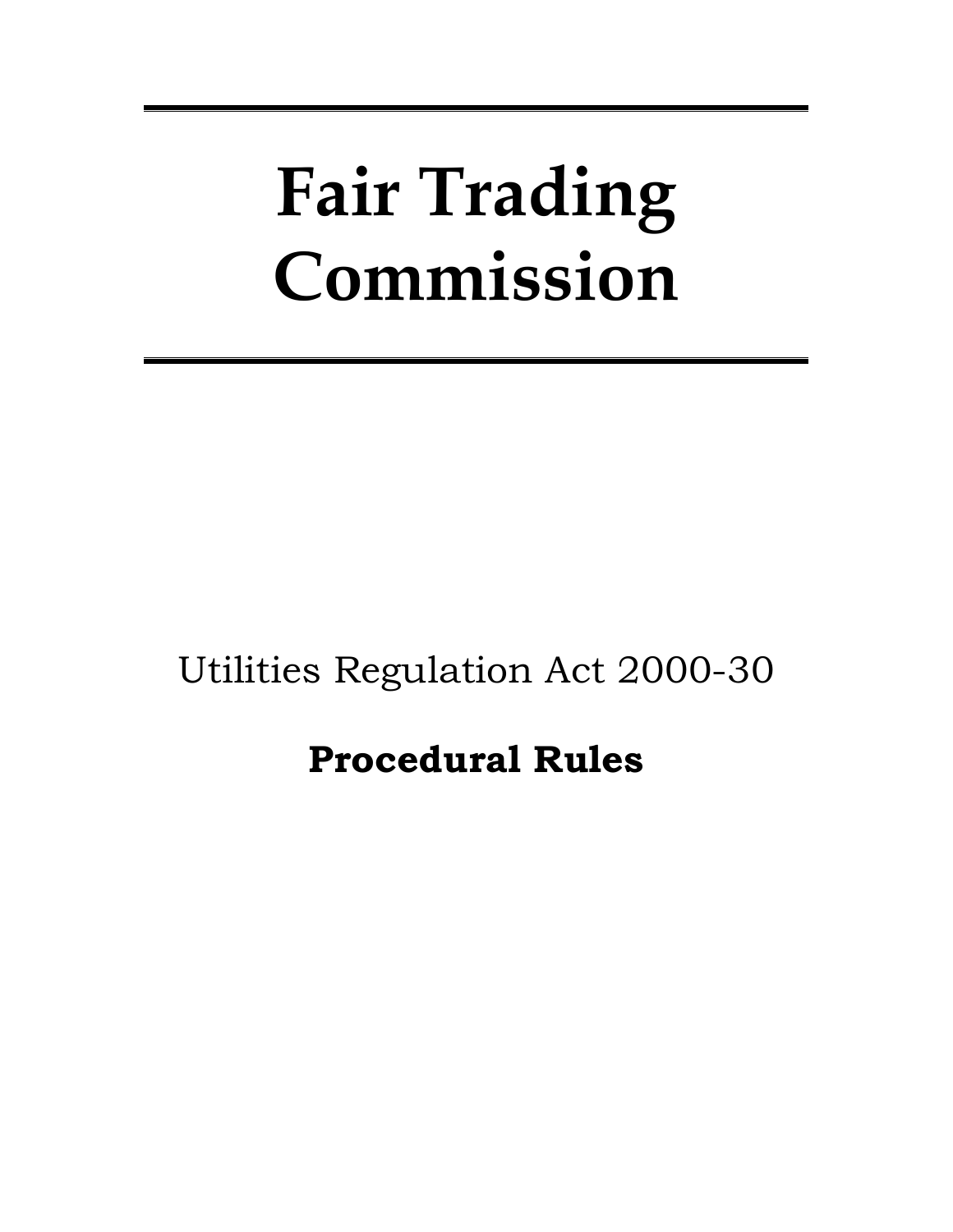# **TABLE OF CONTENTS**

| 1.  |  |
|-----|--|
| 2.  |  |
| 3.  |  |
| 4.  |  |
| 5.  |  |
| 6.  |  |
| 7.  |  |
| 8.  |  |
|     |  |
| 9.  |  |
| 10. |  |
| 11. |  |
| 12. |  |
| 13. |  |
| 14. |  |
| 15. |  |
| 16. |  |
| 17. |  |
| 18. |  |
| 19. |  |
| 20. |  |
| 21. |  |
| 22. |  |
| 23. |  |
| 24. |  |
| 25. |  |
| 26. |  |
|     |  |
| 27. |  |
| 28. |  |
| 29. |  |
| 30. |  |
| 31. |  |
|     |  |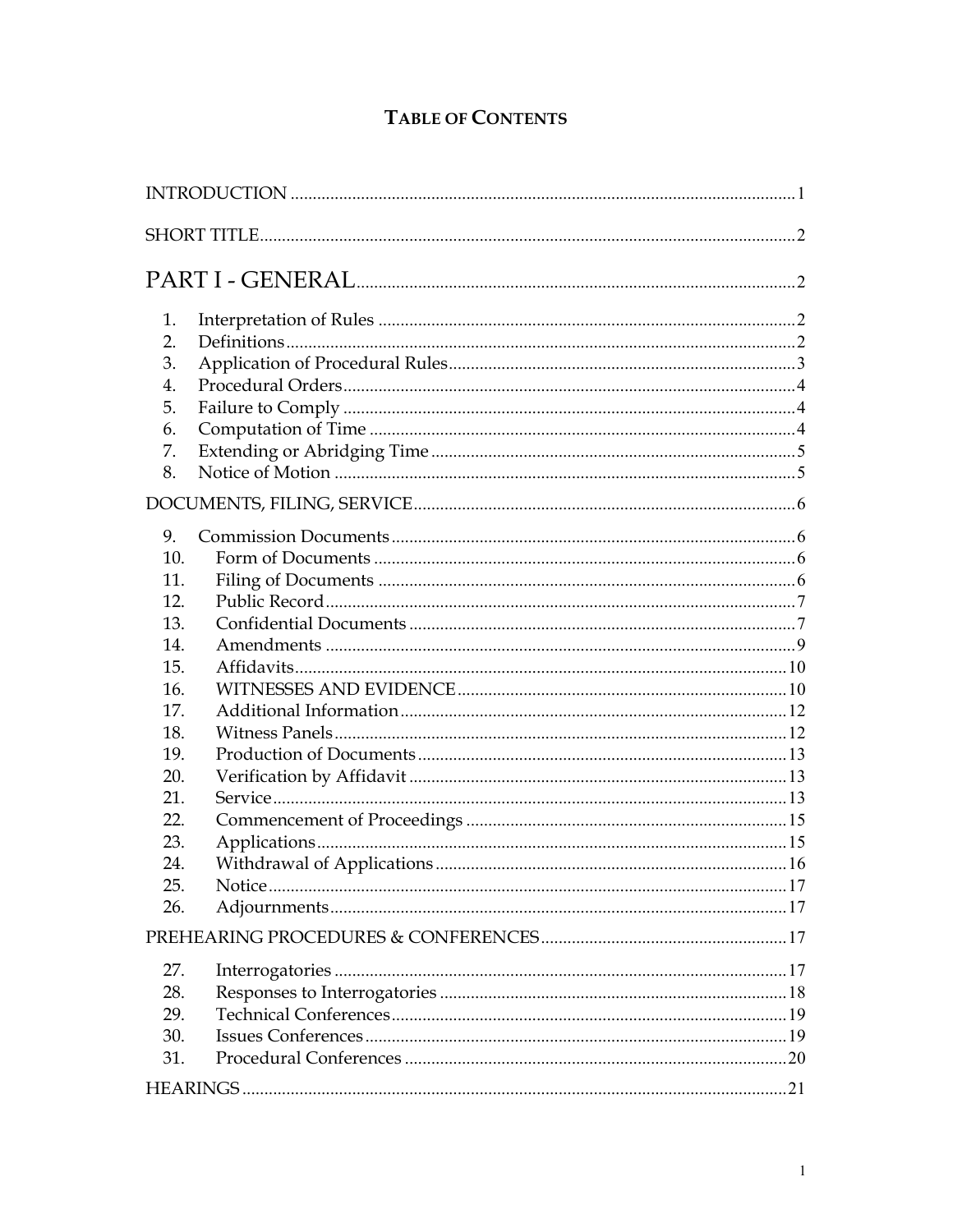| 32. |                 |    |
|-----|-----------------|----|
| 33. |                 |    |
| 34. |                 |    |
| 35. |                 |    |
| 36. |                 |    |
| 37. |                 |    |
| 38. |                 |    |
| 39. |                 |    |
| 40. |                 |    |
| 41. |                 |    |
| 42. |                 |    |
| 43. |                 |    |
|     |                 |    |
|     |                 |    |
| 44. |                 |    |
| 45. |                 |    |
| 46. |                 |    |
| 47. |                 |    |
| 48. |                 |    |
|     |                 |    |
| 49. |                 |    |
| 50. |                 |    |
| 51. |                 |    |
| 52. |                 |    |
|     |                 |    |
|     |                 |    |
| 53. |                 |    |
| 54. |                 |    |
| 55. |                 |    |
| 56. |                 |    |
| 57. | Staff Analysis. | 33 |
| 58. |                 |    |
| 59. |                 |    |
| 60. |                 |    |
| 61. |                 |    |
| 62. |                 |    |
| 63. |                 |    |
| 64. |                 |    |
|     |                 |    |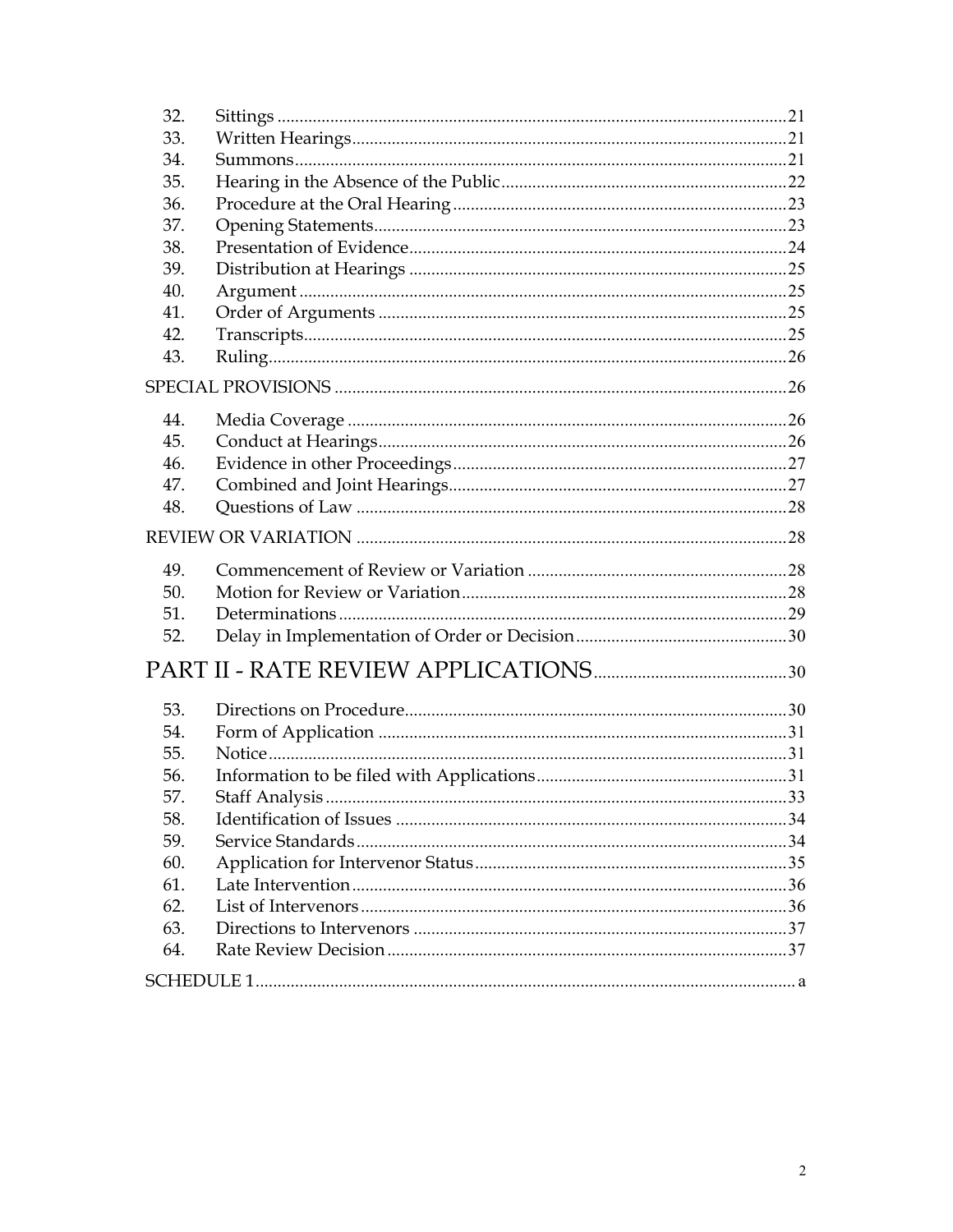# **INTRODUCTION**

**The Fair Trading Commission in the exercise of its powers conferred on it by Section 39 of the Utilities Regulation Act 2000-30 and all other powers enabling it in that behalf hereby makes the following Procedural Rules.** 

These are the Rules of Procedure of the Fair Trading Commission, which are contemplated by Section 39 of the Utilities Regulation Act 2000-30. The purpose of these Rules of Procedure is to indicate how the Commission will exercise its powers to deal with applications made to it.

The Commission wishes to stress that its procedures will have to be flexible. Where any matter arises during the course of any proceeding that is not envisioned by these Rules, the Commission will do whatever is necessary to enable it to adjudicate effectively and completely on the application. Additionally, the Commission will dispense with compliance with any part or all of a particular Rule if, in its opinion, the circumstances so require, and it will issue specific directions to govern such cases. In all cases, the Act and other statutory provisions must be complied with and will override these Rules in case of conflict.

The Commission intends to use these Rules of Procedure to fulfill the spirit of the Utilities Regulation Act. Every effort will be made to process applications in a timely fashion in accordance with the principles of natural justice, including issuing decisions expeditiously. The Commission expects all parties to co-operate in the discharge of its mandate.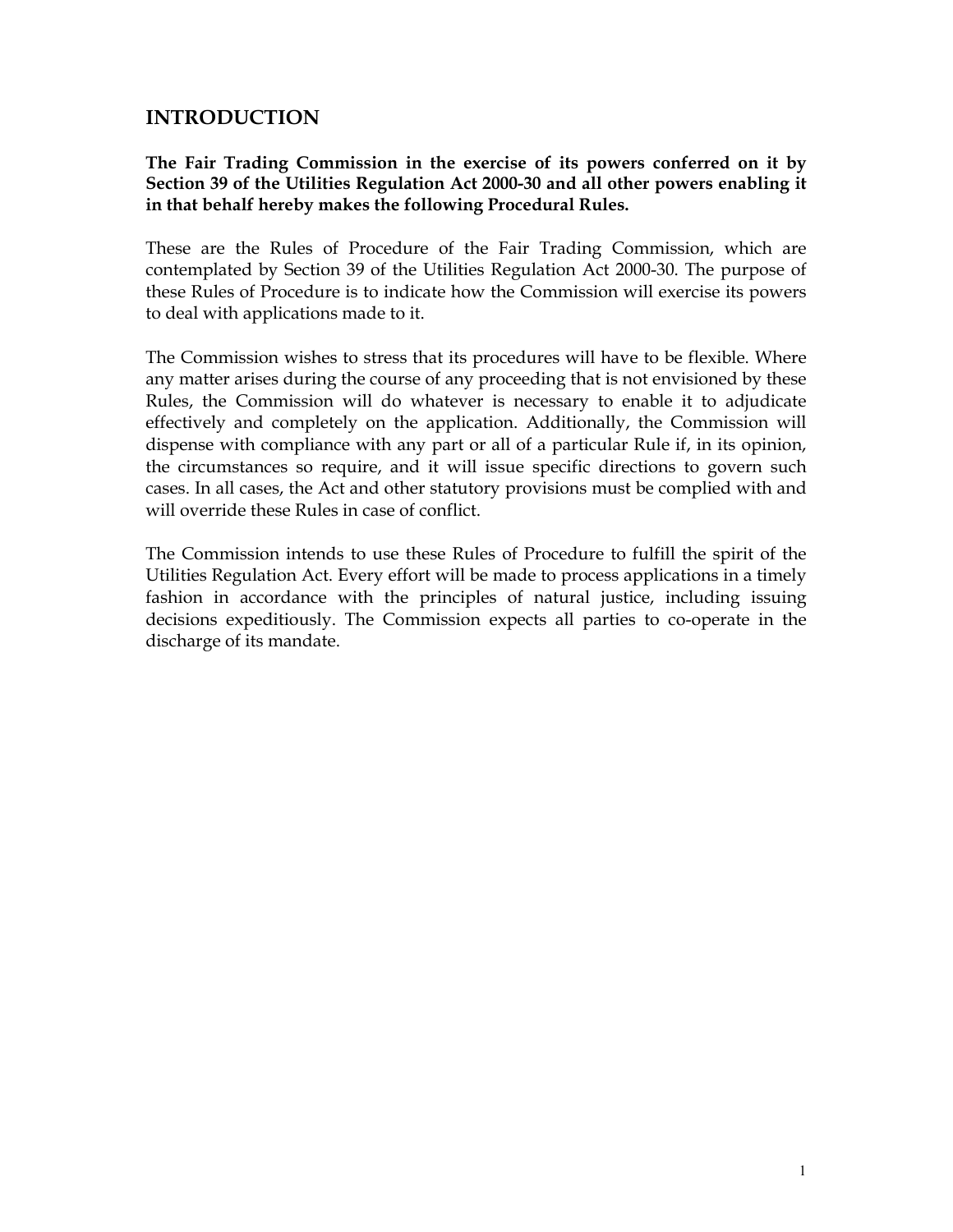# **SHORT TITLE**

These Rules may be cited as the Utilities Regulation Act Procedural Rules.

# PART I - GENERAL

# **1. Interpretation of Rules**

- 1.1 These Rules shall be liberally construed in the public interest to secure the most expeditious, just, and least expensive determination on its merits of every proceeding before the Commission.
- 1.2 Where procedures are not provided for in these Rules, the Commission may do whatever is necessary and permitted by law to enable it to effectively and completely adjudicate on the matter before it.
- 1.3 The forms made under these Rules shall be used where applicable with such variations as the circumstances require.
- 1.4 These Rules come into force on October 1, 2002.

# **2. Definitions**

2.1 In these Rules,

"Act" means the Utilities Regulation Act 2000-30;

"affidavit" means written evidence under oath or affirmation, sworn or affirmed before a Justice of the Peace or other person authorised to administer oaths;

"applicant" means a person who makes an application or files a complaint, and where appropriate includes a service provider, and, means the person named by the Commission to be the applicant when used in connection with proceedings commenced on the Commission's own initiative;

"application" means the commencement by a party of a proceeding before the Commission, and includes a complaint.

"business day" means any day that the Commission's offices are open for business;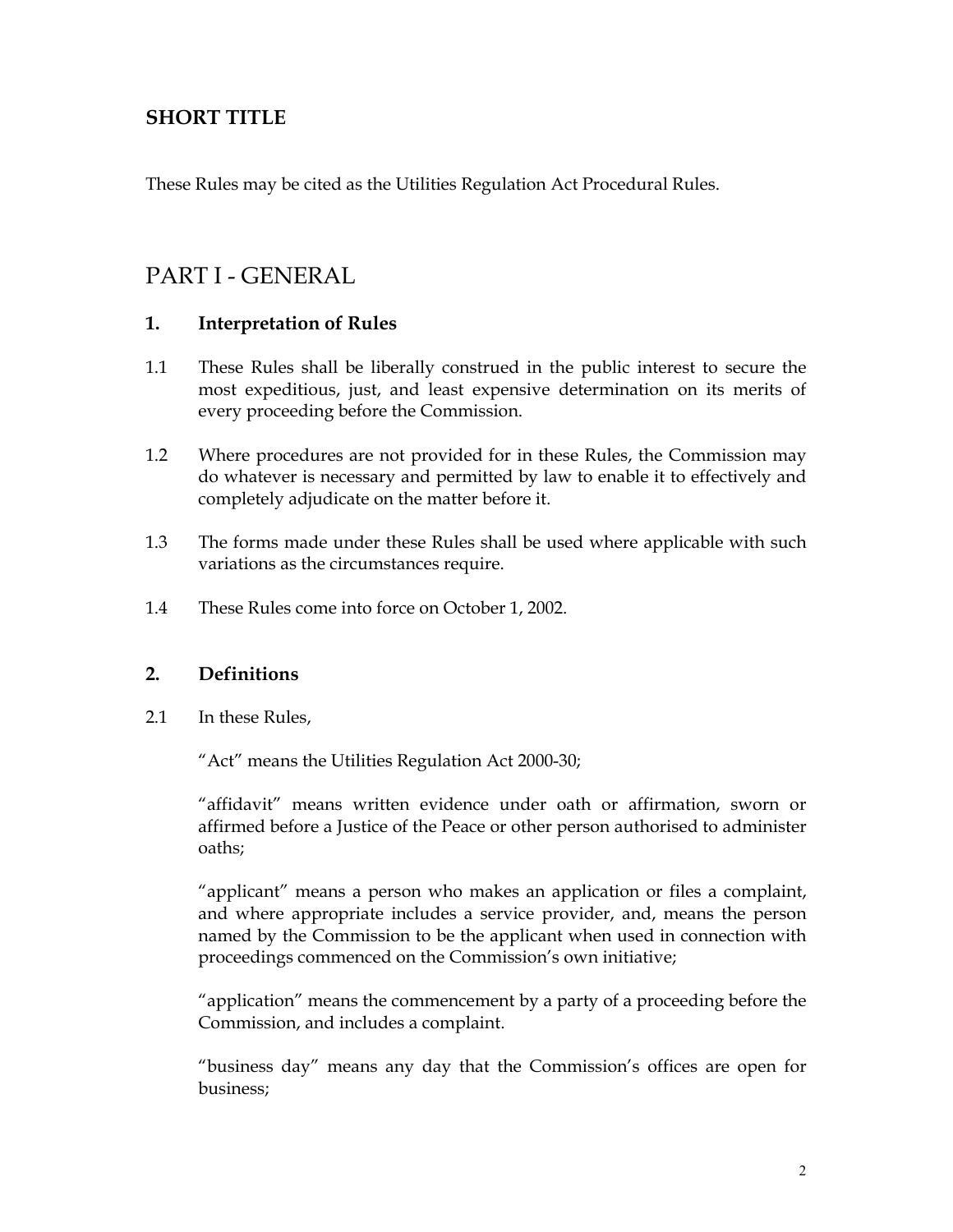"Commission" means the Fair Trading Commission, established under the Fair Trading Commission Act 2000-31.

"fax" means the telephone transmission of a facsimile;

"file" means to submit to the Commission Secretary any document to form part of the Commission's official records in any proceeding;

"hearing" means a hearing in any proceeding before the Commission and includes an oral hearing and a written hearing.

"holiday" means a Saturday, Sunday, or any public holiday;

"interrogatory" means a request in writing for information or particulars made to a party in a proceeding;

"intervenor" means a person who has been granted intervenor status by the Commission;

"motion" means a request for an order or decision of the Commission made in a proceeding;

"party" means the applicant, intervenor and any person participating, added or substituted by the Commission as a party;

"proceeding" includes a matter brought before the Commission.

"Secretary" means the Commission Secretary;

"written evidence" means information and material intended to be presented by a party as evidence and shall be:

- (a) in written form with consecutively numbered paragraphs;
- (b) in written question and answer form with questions numbered; or
- (c) in a form approved by the Commission.

"written hearing" means a hearing held by means of exchange of documents.

#### **3. Application of Procedural Rules**

3.1 These Procedural Rules apply to all proceedings of the Commission under the Act and under the Fair Trading Commission Act 2000-31 where appropriate.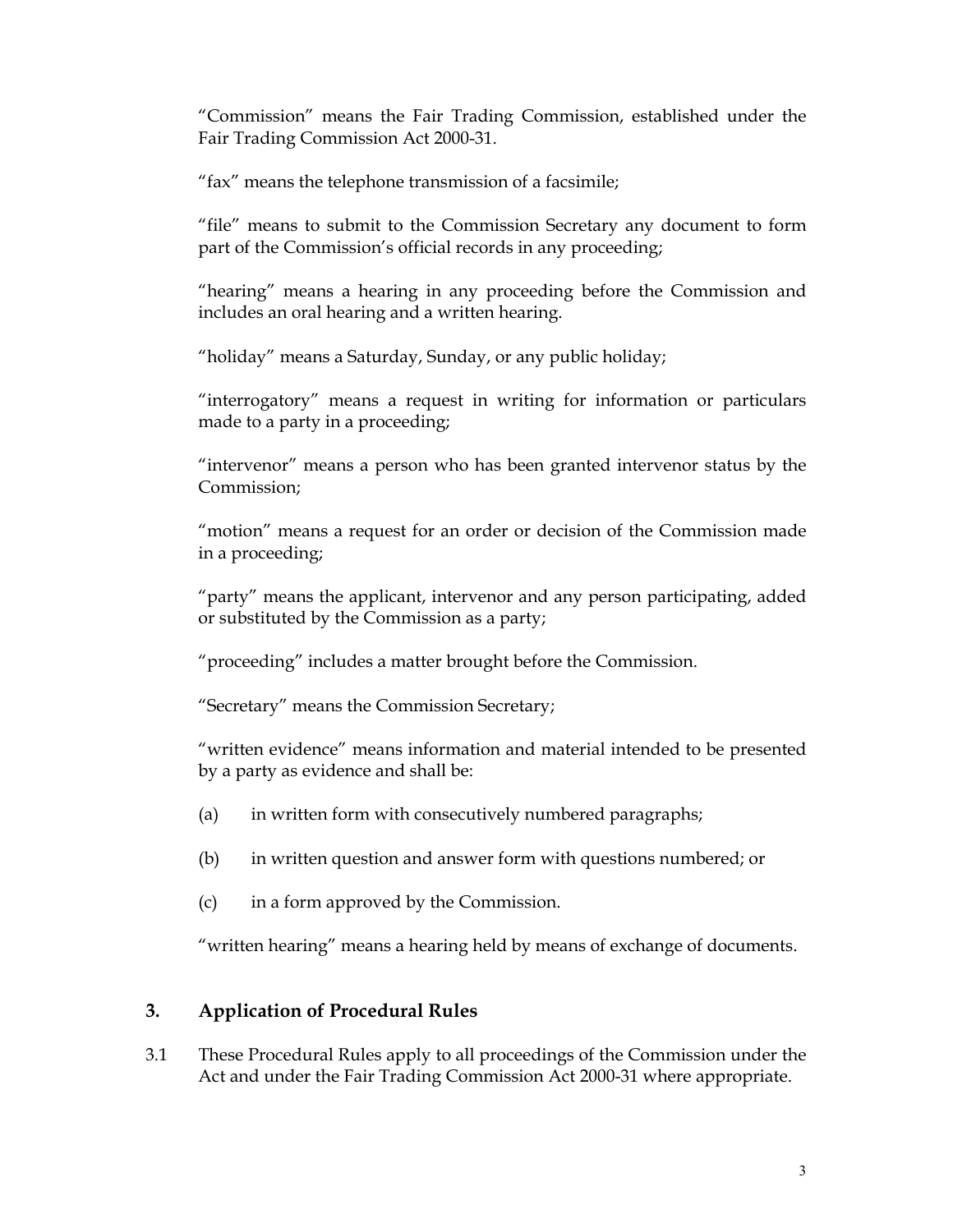# **4. Procedural Orders**

- 4.1 Where it deems it appropriate in any proceeding, the Commission may issue directions on procedure, which shall govern the conduct of the proceeding and prevail over any provision of the Rules that is inconsistent with those directions.
- 4.2 The Commission may prescribe time limits for doing anything provided for in these Rules.
- 4.3 The Commission may dispense with, vary or supplement, all or part of any procedure by making a procedural order.

# **5. Failure to Comply**

- 5.1 Where a party to a proceeding has not complied with any requirement of these Rules or any direction or procedural order issued under Rule 4, the Commission may stay the proceedings until it is satisfied that such requirement has been complied with or make such other order or take such other steps as it considers just and reasonable.
- 5.2 Where a party fails to comply with a time period for filing evidence or other material, the Commission may, in addition to its powers set out in Rule 5.1, disregard the evidence or other material, which is filed late.
- 5.3 Unless the Commission orders otherwise, no proceeding is invalid by reason only of a defect or other irregularity in form.

# **6. Computation of Time**

- 6.1 In the computation of time under these Rules or an order:
	- (a) where there is reference to a number of business days between two events, they shall be counted by excluding the business day on which the first event happens and including the business day on which the second event happens; and
	- (b) where the time for doing an act under these Rules expires on a holiday, the act may be done on the next business day.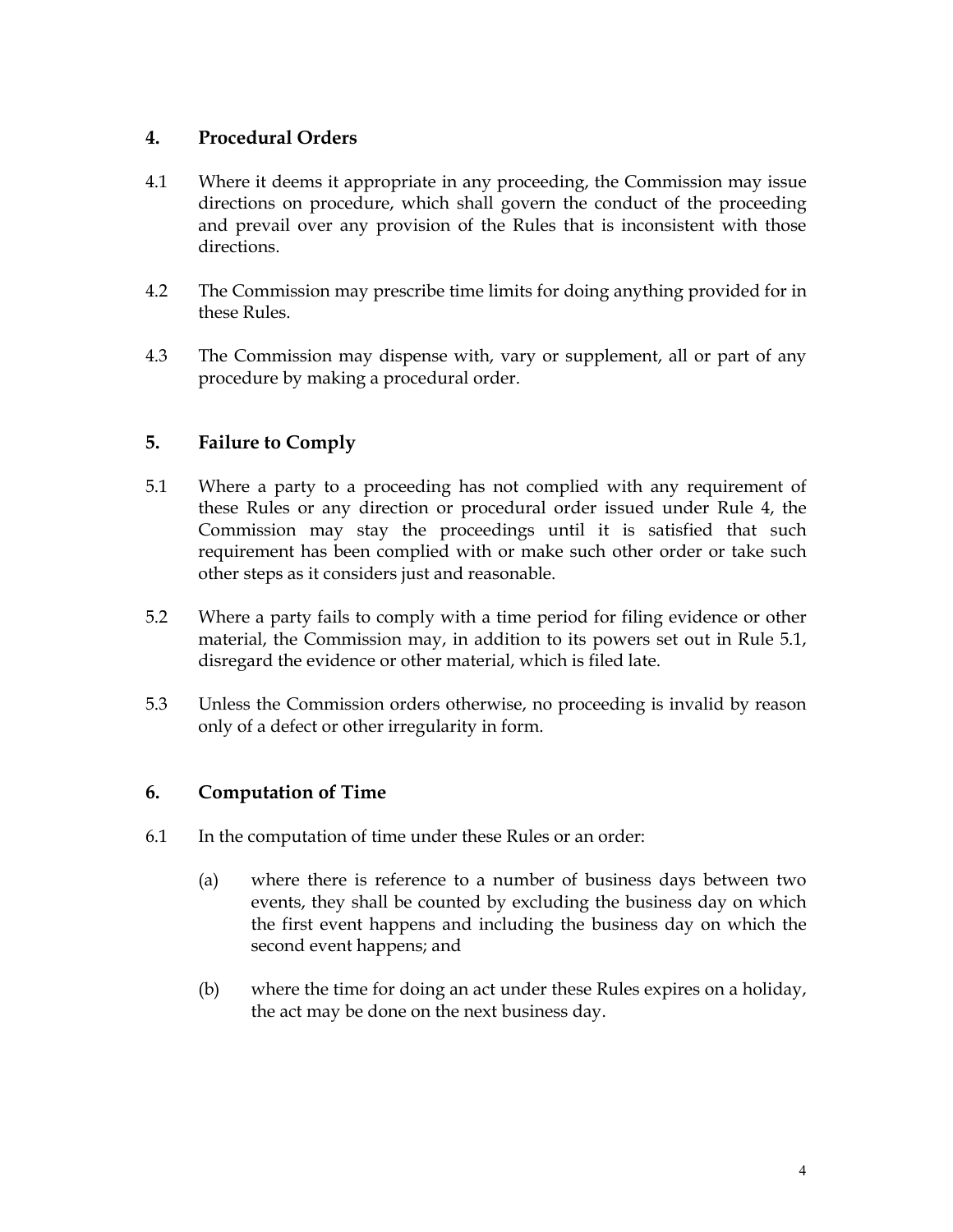# **7. Extending or Abridging Time**

- 7.1 The Commission may on its own initiative or upon motion by a party extend or abridge a time limit directed by these Rules or by the Commission, on such conditions as the Commission considers just and reasonable.
- 7.2 Where a party cannot meet a time limit directed by these Rules or by the Commission, the party shall promptly notify the Secretary and apply for an extension under this Rule.
- 7.3 The Commission may exercise its discretion under this Rule before or after the expiration of a time limit, with or without a hearing.
- 7.4 The Secretary shall notify all parities in writing of any extension of time granted under this Rule.

# **8. Notice of Motion**

- 8.1 Any matter which arises during a proceeding and which requires a decision or order of the Commission shall be brought before the Commission by Notice of Motion.
- 8.2 A Notice of Motion shall be in writing and shall:
	- (a) contain the decision or order sought, the grounds upon which the motion is made, and an indication of any oral or other evidence sought to be presented;
	- (b) be accompanied by a supporting affidavit setting out a clear and concise statement of the facts;
	- (c) be accompanied by any documents that may support the motion; and
	- (d) indicate that a date for the hearing of the motion will be fixed by the Commission.
- 8.3 The party bringing the motion shall file a Notice of Motion and serve it on all parties to the proceeding within 2 business days of the date of filing.
- 8.4 If the Commission decides the motion will be heard, the Commission shall issue a Notice of Hearing of Motion to all parties to the proceeding at least 2 days before the motion is scheduled to be heard.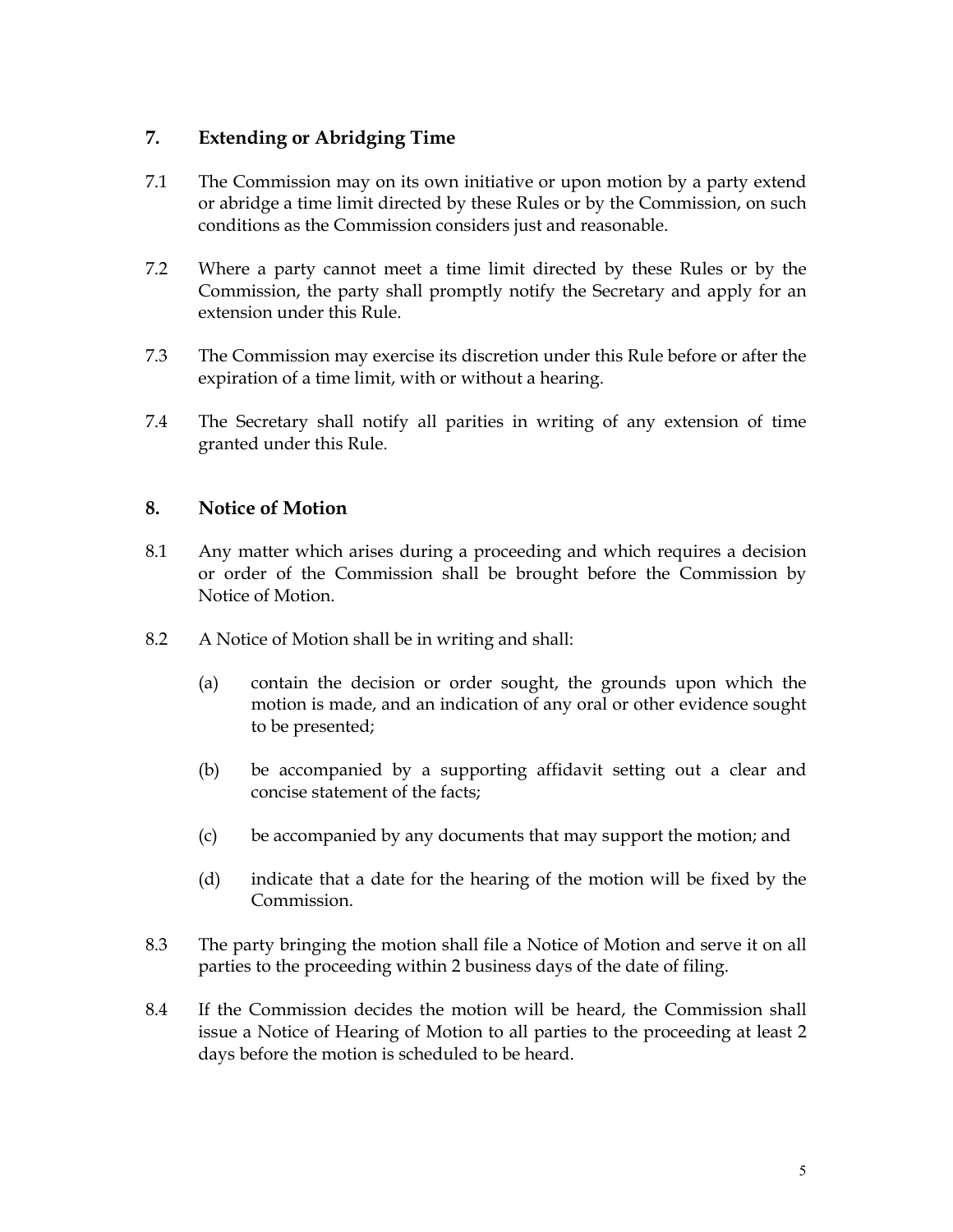- 8.5 A person who wishes to respond to the Notice of Motion, or to reply to a response, may file and serve, at least 5 business days before the motion is scheduled to be heard, a written response or reply, an indication of any oral evidence sought to be presented, and any document which may support the response or reply.
- 8.6 In hearing a motion the Commission may permit oral or other evidence in addition to the supporting documents accompanying the notice, response or reply.
- 8.7 Despite this Rule, the Commission may permit an oral motion to be made at an oral hearing and it shall be disposed of in accordance with such procedures as the Commission may order.

# **DOCUMENTS, FILING, SERVICE**

# **9. Commission Documents**

9.1 The Commission may issue orders, letters of direction, notices, and other documents under the signature of the Secretary.

# **10. Form of Documents**

- 10.1 Unless otherwise directed by the Commission, every written document filed by a party in a proceeding shall be:
	- (a) prepared on white durable quality A4 paper reduced to that size, or folded to that size if reduction would be illegible, with each page numbered;
	- (b) printed, typed or written clearly and legibly on both sides of each page, with a margin, not less than  $1\frac{1}{2}$  inches wide, to be left blank on the left side of the face of the paper; and
	- (c) marked with the assigned Commission file number or other pertinent subject matter identification.

# **11. Filing of Documents**

- 11.1 Documents shall be filed with the Secretary.
- 11.2 A document may be filed by: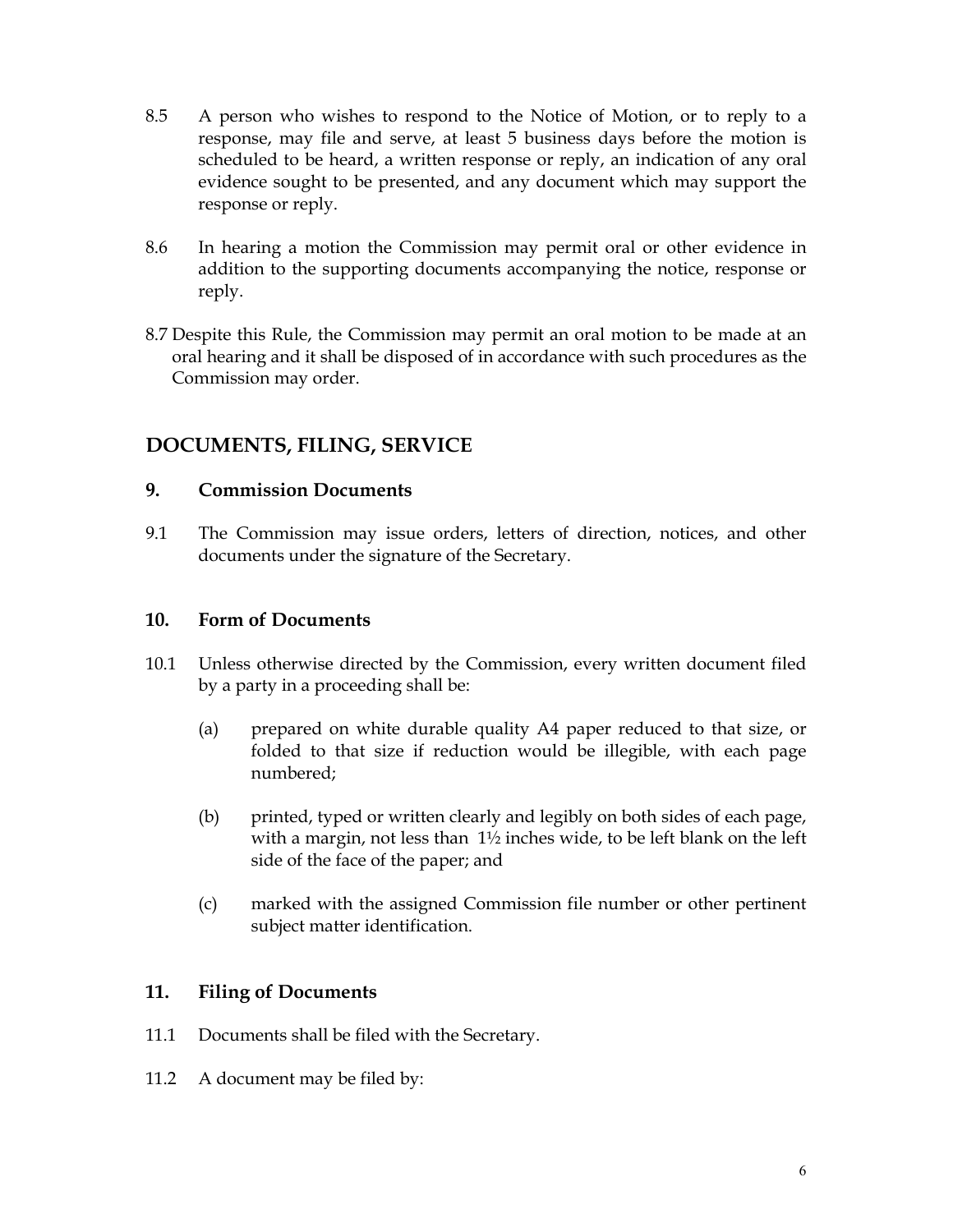- (a) hand delivery;
- (b) courier service;
- (c) ordinary or registered mail;
- (d) fax; or
- (e) any other means directed by the Commission.
- 11.3 Documents filed shall be date stamped when received at the Commission's office, and any document received by the Commission after 4:00 p.m. or on a holiday shall be considered filed on the next business day.
- 11.4 A party may request written confirmation from the Secretary that a filing made by fax was properly received.
- 11.5 Where a filing is made by fax, the party shall file by 10:00 a.m. the original and all copies on the next business day, or as directed by the Commission.
- 11.6 Subject to Rule 19, where an oral hearing is in progress, any document may be filed at the hearing.

# **12. Public Record**

12.1 Subject to Rule 13, documents filed in respect of a proceeding shall be placed on the public record.

# **13. Confidential Documents**

- 13.1 A party may, upon the filing of a document, request that all or any part of the document be held in confidence by the Commission.
- 13.2 A request for confidentiality shall:
	- (a) include a summary of the nature of the information in the document;
	- (b) address:
		- (i) the reasons for the request, including the details of the nature and extent of the specific harm that would result if the document were publicly disclosed, namely either party's information which, if made public would likely create a competitive disadvantage for the party;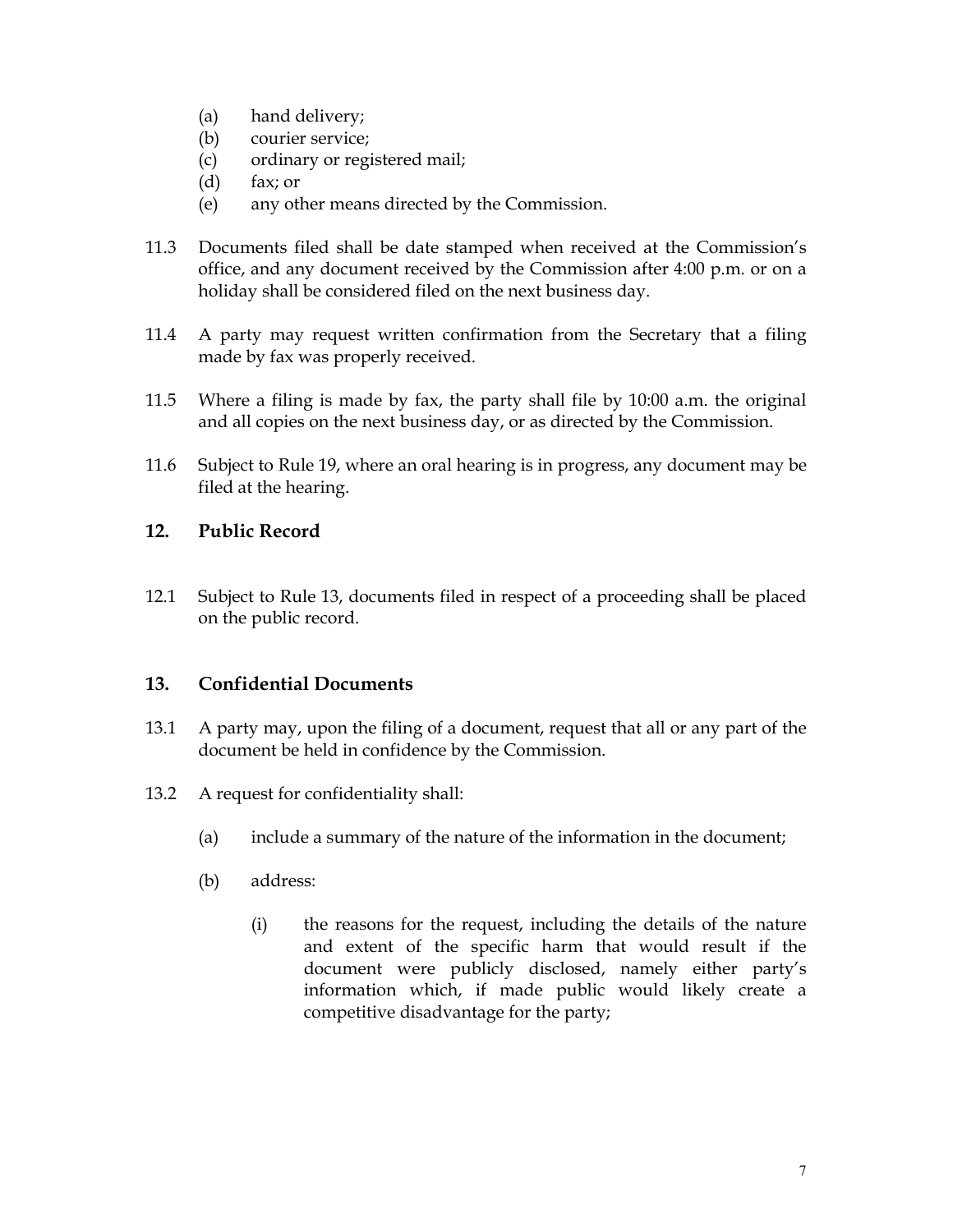- (ii) measures have been taken by the party and/or the party's customer, to prevent dissemination of the information in the ordinary course of business;
- (iii) any objection to placing an abridged version of the document on the public record and the reasons for such an objection;
- (c) be filed with the Commission and served on the parties.
- 13.3 A request under Rule 13.1 shall be placed on the public record.
- 13.4 Where a party has made a request under this Rule, the document, if filed with the Commission, shall be held in confidence unless the Commission decides, with a hearing, that the document should be placed on the public record.
- 13.5 Where the Commission holds a hearing under Rule 13, the Commission may direct that the hearing be held in the absence of the public in accordance with Rule 35.
- 13.6 A person may object to a request for confidentiality by filing an objection and serving the objection on the parties at least 2 business days prior to the hearing.
- 13.7 An objection shall address the reasons:
	- (a) why the party requires public disclosure of the document; and
	- (b) why public disclosure would be in the public interest.
- 13.8 After giving the party claiming confidentiality an opportunity to reply to an objection, if any, the Commission may:
	- (a) order that the document be placed on the public record;
	- (b) order that the document be held in confidence by the Commission;
	- (c) order that the document need not be disclosed to the Commission;
	- (d) order that an abridged version of the document be placed on the public record;
	- (e) make any other order the Commission may deem to be in the public interest.
- 13.9 In considering a request under this rule, the Commission shall apply the criteria in Rule 35.1, and the burden of satisfying the Commission that a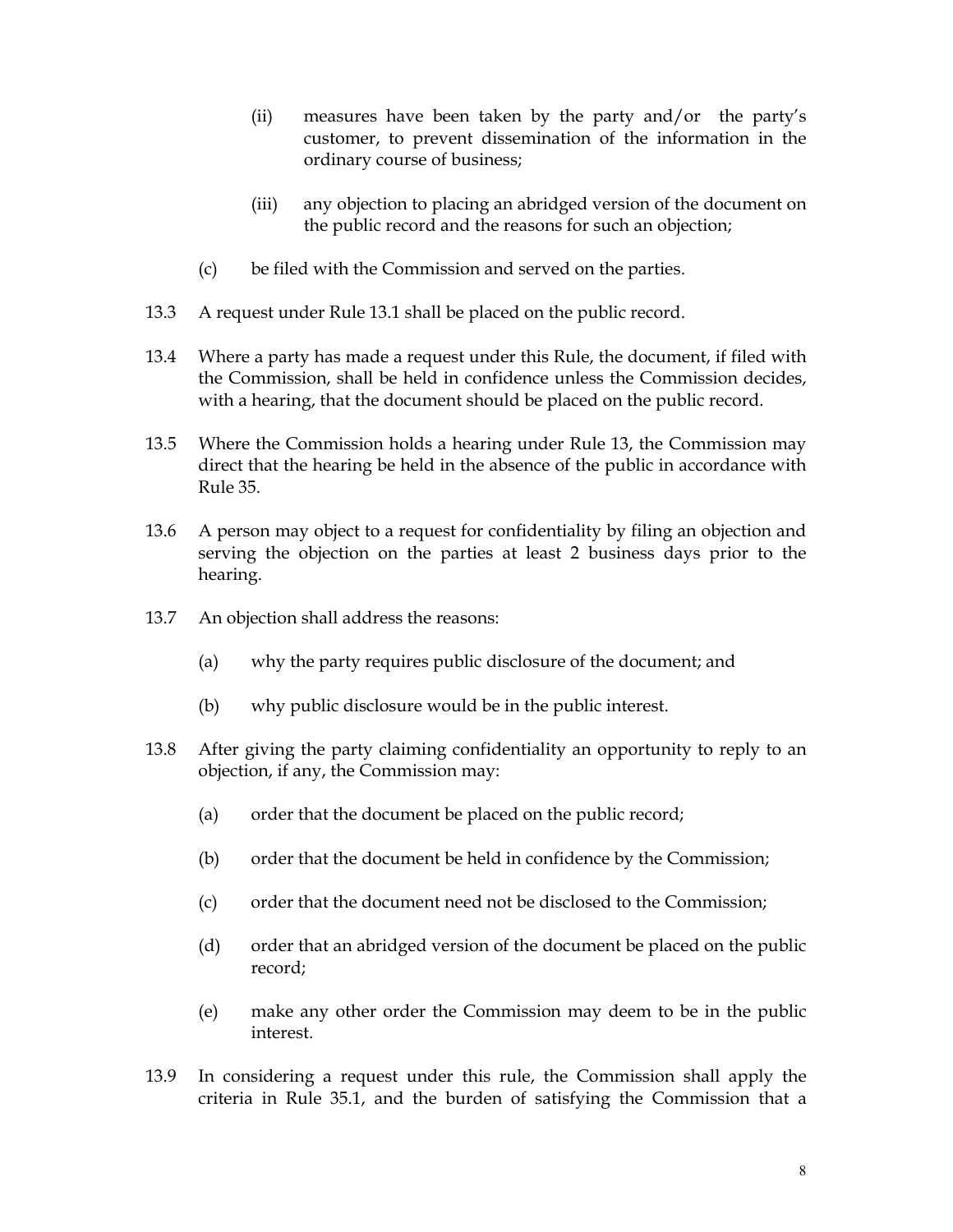document should be held in confidence is on the person claiming confidentiality.

- 13.10 Information that has been determined by the Commission to be confidential shall be treated as follows:
	- (1) An original and 7 copies of the information shall be provided for use by the Commission and staff; and
	- (2) The copies shall be stamped confidential and held within the Commission offices in secure locations.
- 13.11 If the staff or any party desires to place some or all of the information which has been determined to be confidential into the record during a Commission proceeding, whether by exhibit, pleadings, testimony, direct or crossexamination, oral argument, or brief, then such party or staff shall notify all parties and the Commission in advance that such confidential information is proposed to be introduced and request that it be placed by the Commission in a sealed record.
- 13.12 If any of the information which has been determined to be confidential is thereafter released or made public by unauthorised disclosure by anyone other than the party who sought its protection, the protection shall remain in full force and effect, binding all parties and the Commission.

# **14. Amendments**

- 14.1 The Commission may, upon such terms as it may determine, allow, or order an amendment to any document that in the opinion of the Commission, may tend to prejudice, embarrass any person, or delay the fair hearing of the case upon its merits or where, in the opinion of the Commission, such an amendment is necessary for the purpose of hearing and determining the real question in issue in the proceeding.
- 14.2 A party may, with leave of the Commission, amend any document where significant new information becomes available before the decision or order is issued, if the information is necessary for the purpose of hearing and determining the real questions in issue in the proceeding the Commission will determine if a hearing is necessary.
- 14.3 A party introducing totally new matters by amendment shall attach a sworn affidavit explaining why those matters were not submitted with the original document, and should identify those amendments by having them typed in italics.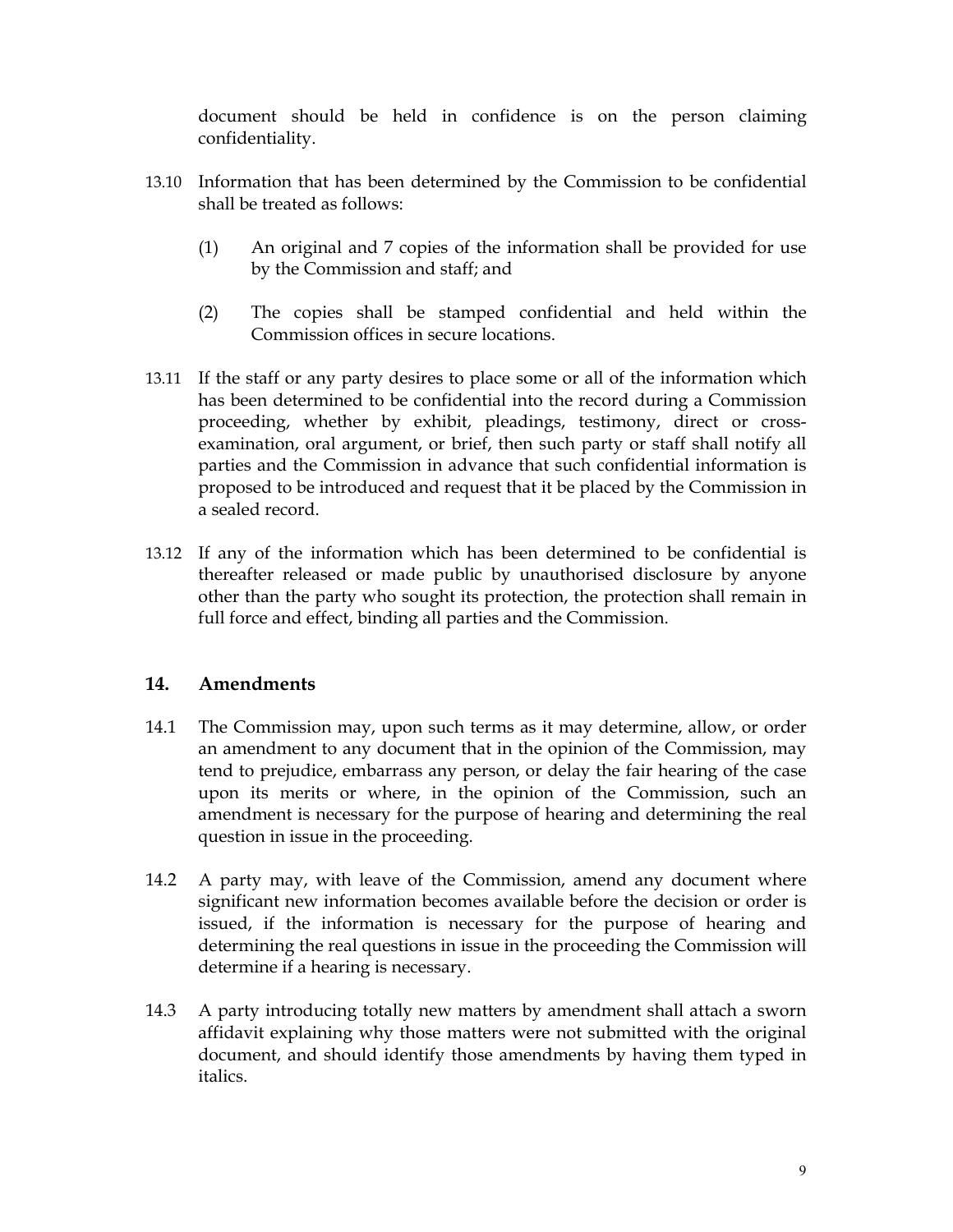- 14.4 Where all or any part of a document is amended, the party shall clearly indicate on each amended page:
	- (a) the date of amendment;
	- (b) the part of the page amended.
	- (c) serve the amended document on all parties to the proceeding.

#### **15. Affidavits**

- 15.1 An affidavit shall be confined to the statement of facts within the personal knowledge of the person making the affidavit unless the facts are clearly stated to be based on the information and belief of the person making the affidavit.
- 15.2 Where a statement is made on information and belief, the source of the information and the grounds on which the belief is based shall be set out in the affidavit.
- 15.3 An exhibit that is referred to in an affidavit shall be marked as such by the person taking the affidavit, and the exhibit shall be attached to and filed with the affidavit.

# **16. WITNESSES AND EVIDENCE**

#### 16.1 **Form of Evidence**

The Commission may direct the form in which evidence shall be filed.

The Commission may order that:

- (a) any particular facts be proved by affidavit;
- (b) the affidavit of a witness be read at an oral hearing; and
- (c) a witness be examined before a Commissioner or other person authorised to administer oaths.
- 16.2 Subject to Rule 16.1, witnesses at an oral hearing shall be examined orally under oath or affirmation, or as directed by the Commission.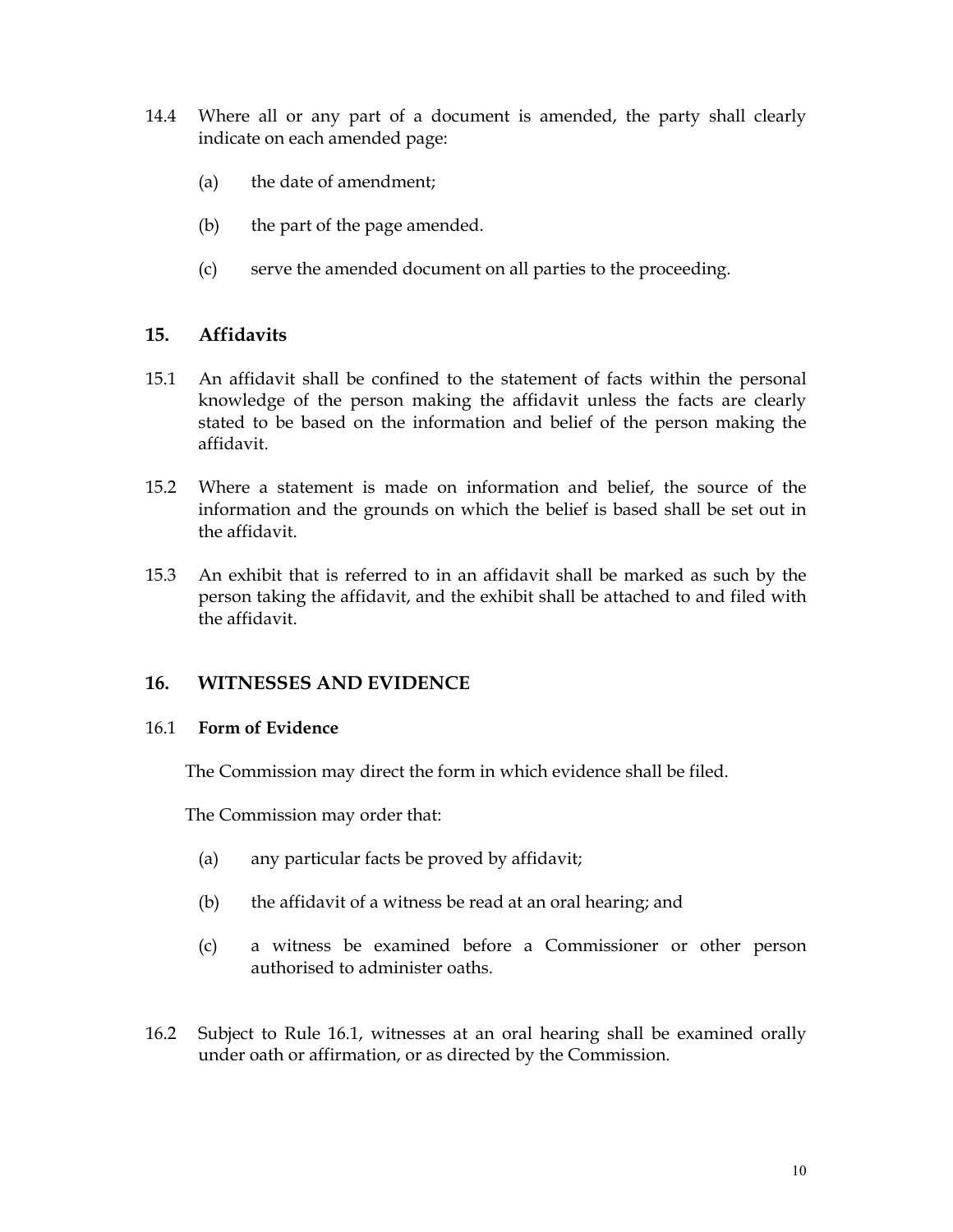- 16.3 Any party who wishes to present evidence at an oral hearing shall prior to the appearance of its witness, file and serve its written evidence as directed by the Commission.
- 16.4 The witness of a party presenting evidence at an oral hearing must confirm under oath or affirmation that the written evidence was prepared by the witness or under the direction or control of the witness and is accurate to the best of his or her knowledge or belief.
- 16.5 Written evidence supplementing the written evidence referred to in Rule 16.3, may be filed after the date directed with the permission of the Commission, and shall be served as directed by the Commission.
- 16.6 The written evidence of the applicant shall be deemed to include the application or other document initiating the proceeding, the information filed under Rule 17, written evidence filed and served under Rule 16.3, and any other information provided by the applicant in an interrogatory response.
- 16.7 The written evidence of an intervenor shall be deemed to include the letter of intervention, if any, information filed under Rule 17, written evidence filed and served under Rule 16.3, and any information provided by the party in an interrogatory response.

#### 16.8 **Hearsay Evidence**

 At a hearing the Commission may admit any evidence including hearsay, relevant to the subject matter of the proceeding. The rules of evidence will not be applied strictly but the Commission will be cautious in assessing evidence which is hearsay and evidence contained in documents which have not been attested to or in which there has been no opportunity for full crossexamination. Evidence that the Commission deems irrelevant or otherwise improper will not be considered.

#### 16.9 **Agreed facts**

 The Commission may receive and act on any facts agreed on by the parties without proof or evidence.

#### 16.10 **Expert Evidence**

 Experts must be qualified by the Commission before giving their opinion. Each party will have an opportunity to cross-examine a proposed expert and make submissions before the Commission makes a determination on qualifications.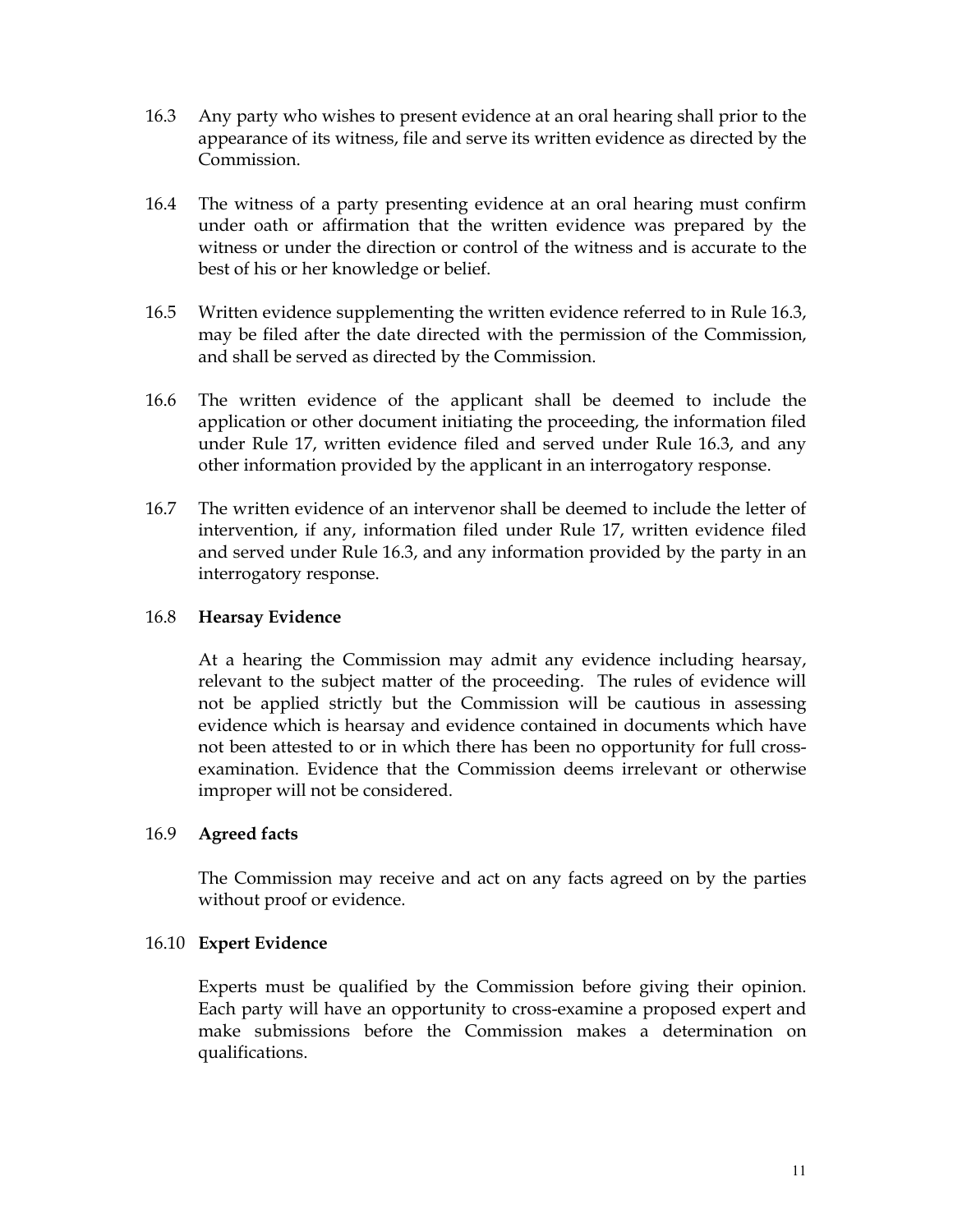- 16.11 If a person is not found to be qualified to give expert evidence on a particular subject matter, the Commission may still receive the witness's evidence. The Commission will determine what weight should be given to each witness's testimony. The qualifications and experience of the witness will be a factor in determining the weight to be given to that witness's testimony.
- 16.12 Every party who intends to introduce evidence of an expert witness at the hearing shall, at least 30 business days before the commencement of the hearing, serve an affidavit of the expert witness on each other party and any intervenors. The affidavit shall be filed with the Commission at least 15 business days before the commencement of the hearing.
- 16.13 A party on whom an affidavit under Rule 15 has been served and who wishes to rebut with expert evidence a matter set out in the affidavit shall, at least 15 days before the commencement of the hearing, serve an affidavit of an expert witness on each other party and any intervenors.
- 16.14 The affidavit shall include a full statement of the evidence of the deponent and the qualifications of the deponent as an expert.

# **17. Additional Information**

17.1 At any time the Commission may direct a party to provide such further information, particulars or documents as the Commission considers necessary to enable the Commission to obtain a full and satisfactory understanding of an issue in the proceeding.

# **18. Witness Panels**

- 18.1 The Commission may receive evidence from a panel of witnesses composed of two or more persons, if the parties have first had an opportunity to make submissions in that regard.
- 18.2 Questions addressed to a witness panel may be directed at specific members or the panel in general.
- 18.3 Persons on a witness panel may not confer amongst themselves.
- 18.4 Where a question is directed to a specific member of a panel and that panel member asserts an inability to answer due to lack of knowledge or qualifications, the Commission may permit another member of the panel to respond or add to the response.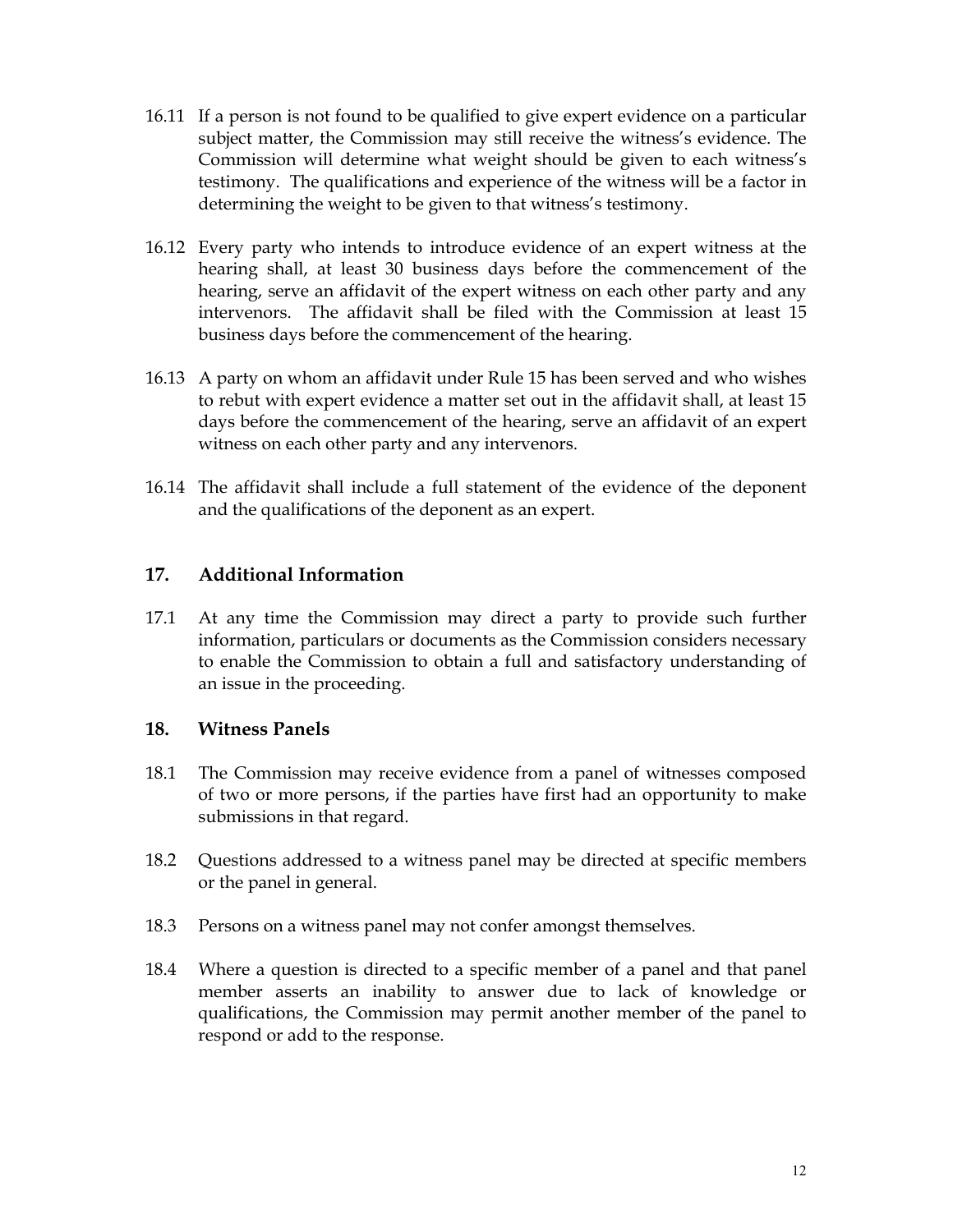#### **19. Production of Documents**

- 19.1 Any party who intends to rely on a document that has not been filed shall file and serve the document on all parties at least 2 business days in advance of referring to it in the proceeding.
- 19.2 Unless the Commission otherwise directs, a party who fails to comply with this Rule shall not put the document in evidence or use it in the crossexamination of a witness.
- 19.3 Where in a document a party refers to another document upon which the party intends to rely, any other party may file and serve a notice upon the party to produce the document for inspection and copying.
- 19.4 If the party fails to produce the document within 2 business days after receiving the notice, a party may file a Notice of Motion to have an appropriate order made by the Commission.

# **20. Verification by Affidavit**

20.1 The Commission may require the whole or any part of a document filed to be verified by affidavit.

# **21. Service**

- 21.1 "Service" means the delivery of documents relating to any proceeding to a person or to the representative of that person.
- 21.2 Service may be made by:
	- (a) hand delivery;
	- (b) courier service;
	- (c) ordinary or registered mail;
	- (d) fax; or
	- (e) any other means directed by the Commission..
- 21.3 The Commission may direct service of any document by public advertisement.
- 21.4 Where an oral hearing is in progress, service may also be made by:
	- (a) providing the document to the parties present at the hearing;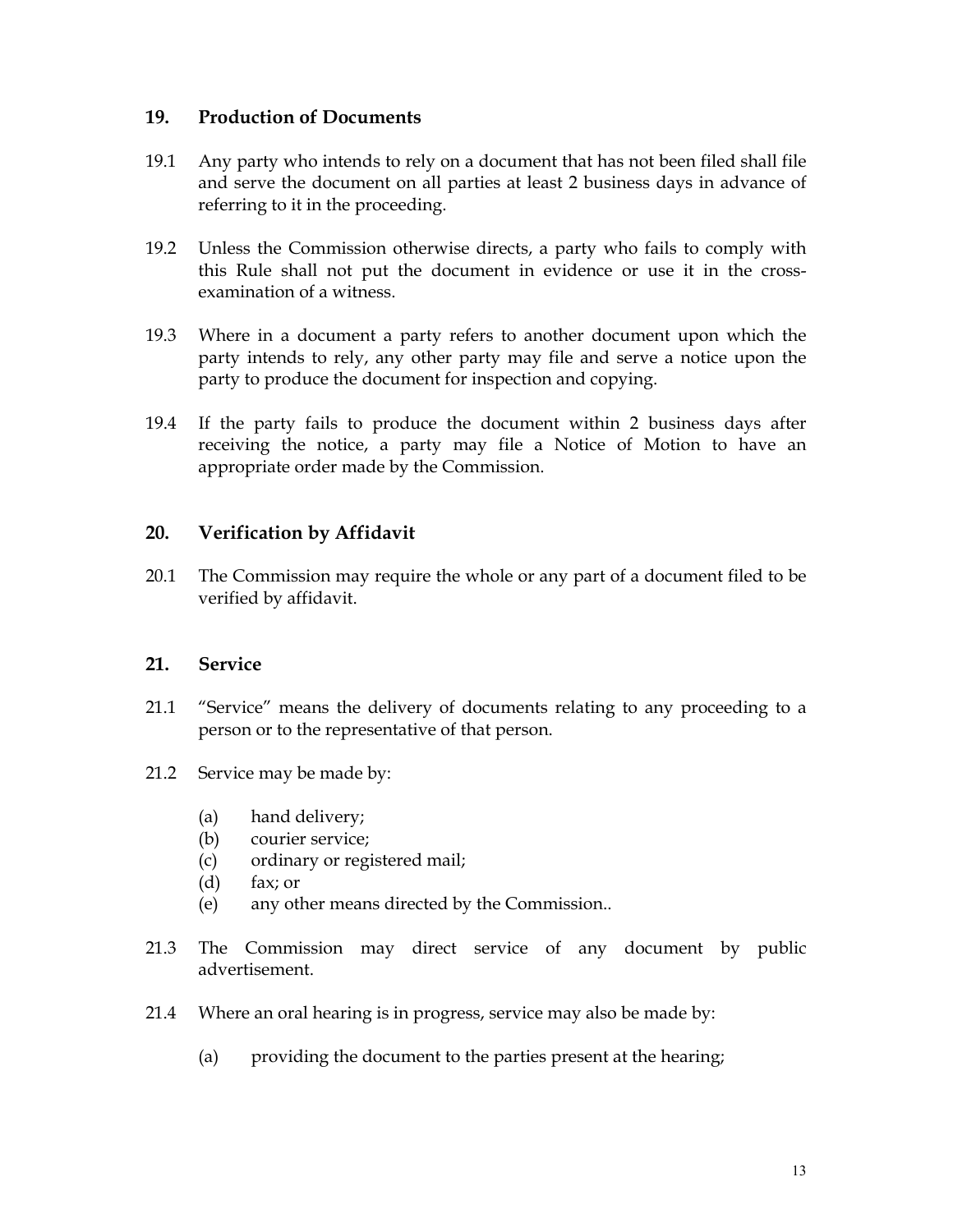- (b) serving the document on any other party who is not present and requests a copy of the document; or
- (c) any other means directed by the Commission.
- 21.5 Where service is made by fax, the document shall include a cover page indicating:
	- (a) the name, address, and the telephone, and fax numbers of the sender;
	- (b) the name of the person to be served;
	- (c) the date and time the document is transmitted;
	- (d) the total number of pages transmitted including the cover page;
	- (e) the telephone, fax access numbers from which the document is transmitted; and
	- (f) the name and telephone number of a person to contact if a problem arises with the transmission.
- 21.6 A party may request confirmation of service from a party that is served by fax.
- 21.7 Service will be effective:
	- (a) if the document is delivered by hand, courier or by fax, on the same day that the delivery is made, subject to Rule 21.9;
	- (b) if the document is delivered by registered mail, on the  $5<sup>th</sup>$  business day after the date of mailing;
	- (c) if service is made by public advertisement, on the last business day of publication where there is more than 1 business day of publication; or
	- (d) if service is made by any other means, within the time directed by the Commission.
- 21.8 Where the Commission so directs, a party who has served a document shall file an affidavit of service that indicates how, when, and to whom service was made.
- 21.9 Any documents served after 4:00 p.m. or on a holiday shall be considered served on the next business day.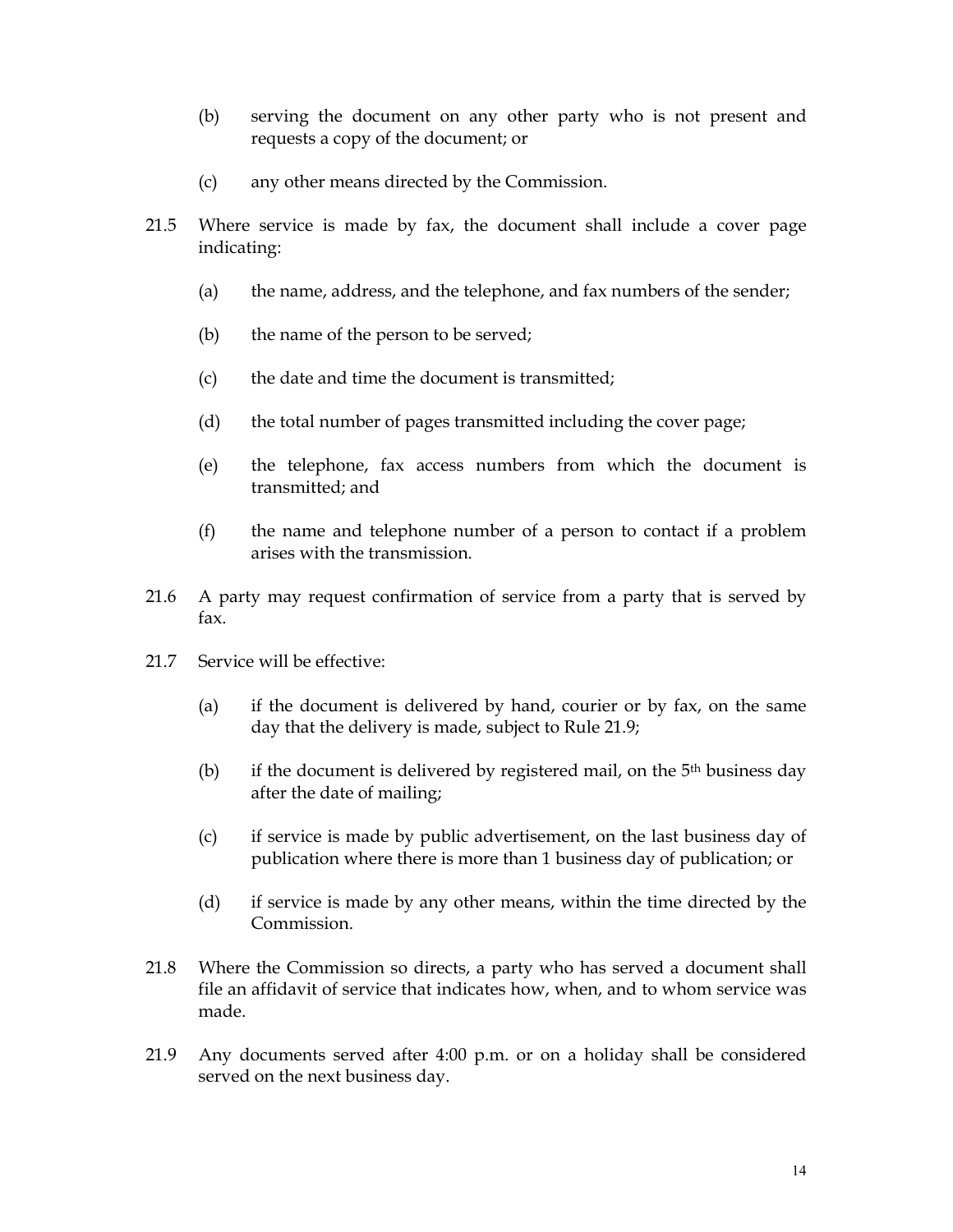# **22. Commencement of Proceedings**

- 22.1 Subject to this Rule, a proceeding shall be commenced by filing an application.
- 22.2 A proceeding initiated by the Commission may be commenced by notice, or as directed by the Commission.

# **23. Applications**

- 23.1 Every application shall contain:
	- (a) a clear and concise statement of the facts;
	- (b) the grounds for the application;
	- (c) the statutory provision(s) under which it is made; and
	- (d) the nature of the order or decision applied for.
- 23.2 Every application shall:
	- (a) be divided into consecutively numbered paragraphs each of which is confined as nearly as possible to a distinct portion of the subject of the application;
	- (b) be signed by the applicant or the applicant's representative;
	- (c) provide the full name, address, and the telephone and fax access numbers of the applicant and the applicant's representative; and
	- (d) provide any other information that may be useful in explaining or supporting the application.
- 23.3 Where the applicant is of the opinion that the application affects any other person, the application shall:
	- (a) set out the name and address of that person;
	- (b) contain a brief and explicit statement explaining why the application affects that person; and
	- (c) a brief and explicit statement explaining why the applicant is of the opinion that the application affects those persons.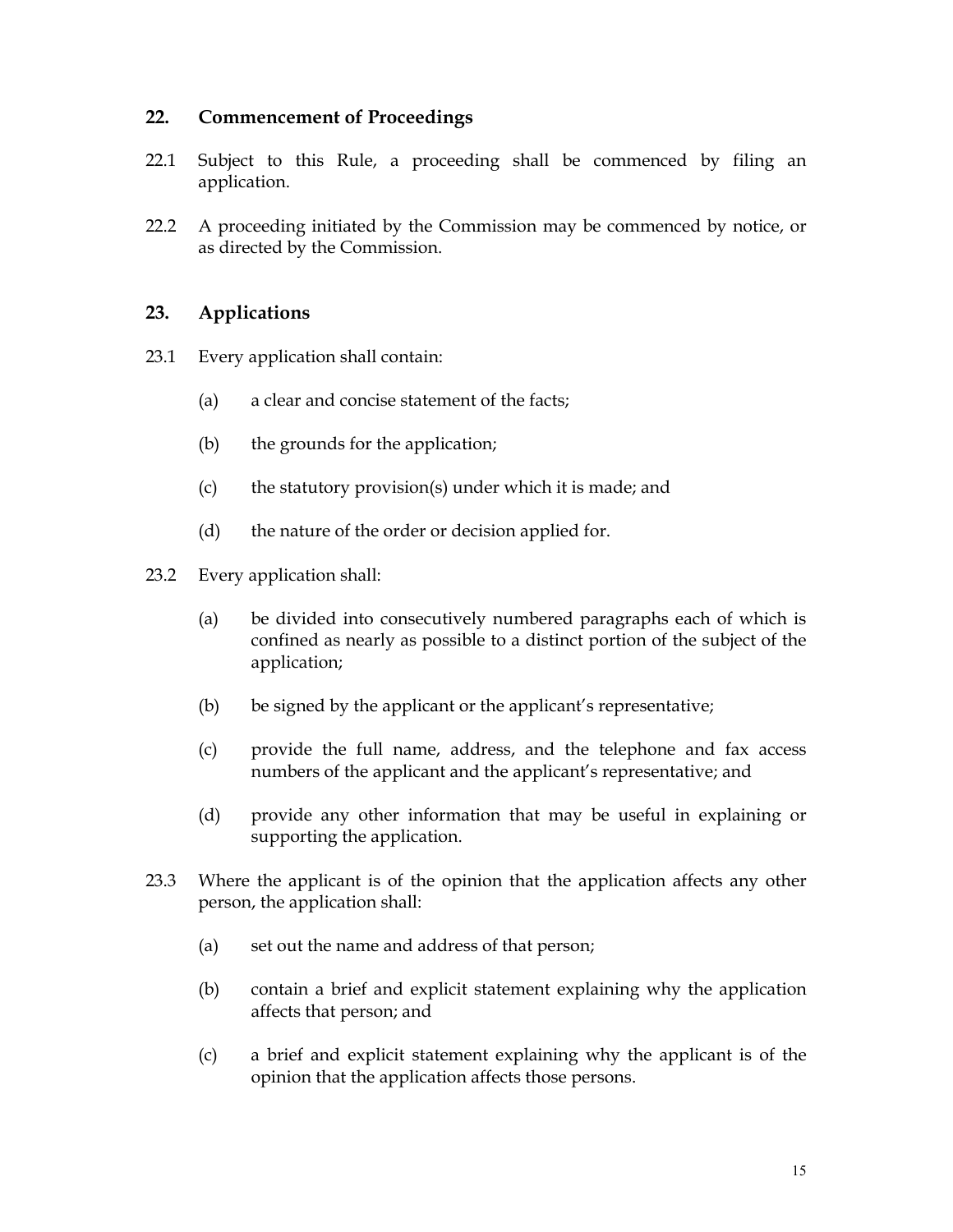- 23.4 Despite Rule 23.3, where it is impractical to set out the names and addresses of all persons affected by the application because they are too numerous or for any other reason, the application shall include:
	- (a) a general description of the persons affected;
	- (b) the reasons why it is impractical to set out the names and addresses of those persons.
- 23.5 Unless otherwise directed by the Commission the applicant shall file 3 copies of an application, together with the application fee, if any.
- 23.6 Upon the filing of an application:
	- (a) the Secretary shall notify the applicant in writing that the application has been accepted for filing and provide the assigned Commission file number to the applicant; or
	- (b) where the application is incomplete, or does not comply with Rule 23 or any procedural order issued by the Commission, and the applicant fails to provide the information, the Commission may reject the application.
- 23.7 Where the applicant in breach of these Rules or any order of the Commission , has not taken any steps with respect to an application for more than 1 year from the date of filing, the Commission may declare the application dismissed unless the applicant, within the time specified by the Commission, shows cause why the application should not be dismissed.

# **24. Withdrawal of Applications**

- 24.1 An applicant may withdraw an application:
	- (a) before any step is taken by the Commission or a party, by filing at any time a notice of withdrawal of the application signed by the applicant or the applicant's representative, and serving the notice on the other parties; or
	- (b) at the hearing of the application with the permission of the Commission.
- 24.2 A party may by motion seek leave of the Commission to discontinue participation in a proceeding at any time before a final decision.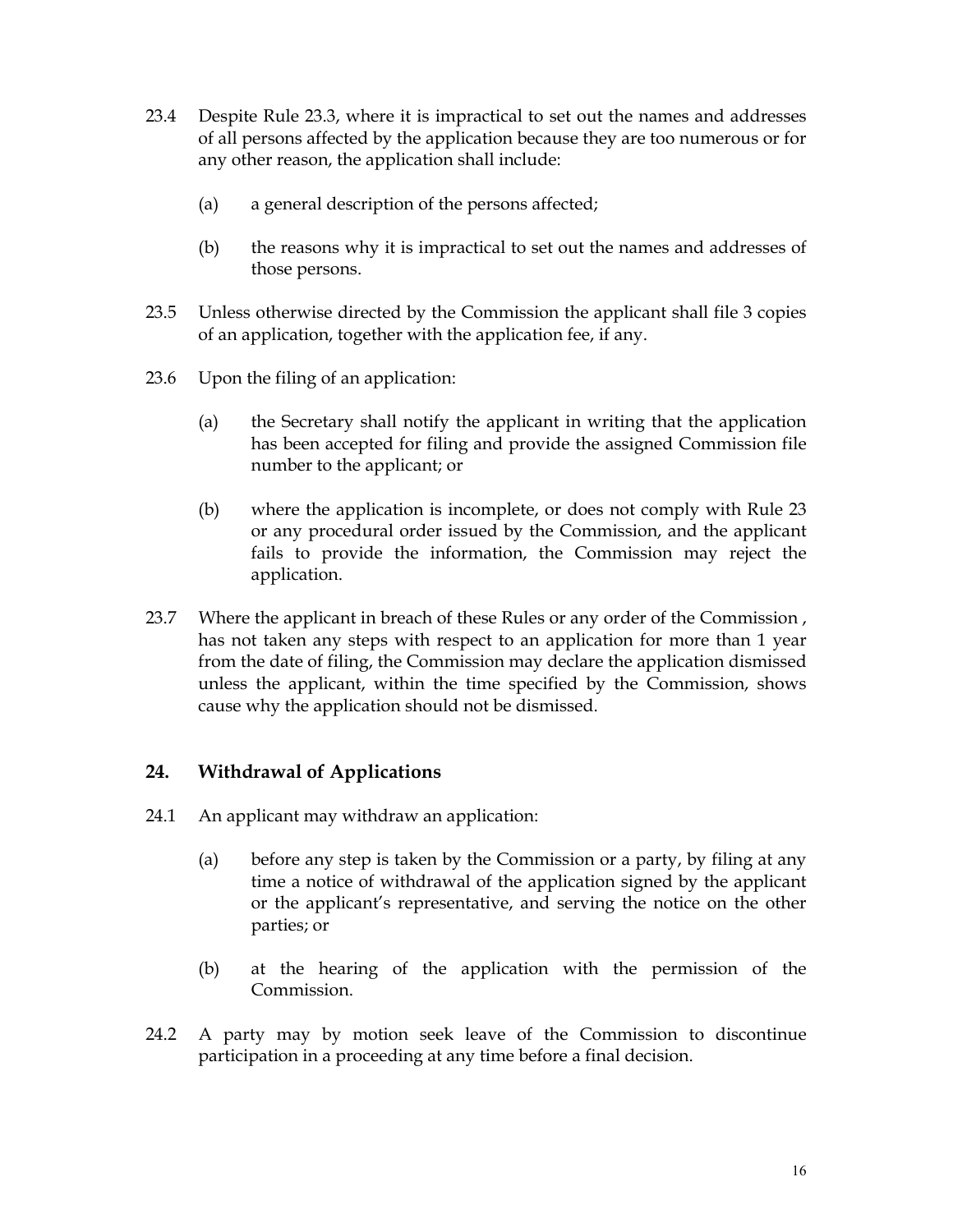24.3 The Commission may impose conditions on any withdrawal or discontinuance, including costs, as it considers appropriate.

# **25. Notice**

- 25.1 Upon the filing of an application, the Commission may:
	- (a) give directions as to the form and service of the notice of application;
	- (b) give directions as to the form and service of the notice of hearing; and
	- (c) direct service of a combined notice of application and hearing.
- 25.2 Where a proceeding is initiated by the Commission, the Commission may give directions to the person named by the Commission to be the applicant respecting the form and service of notices.
- 25.3 Where a party has been directed to serve a notice under this Rule, the party shall file an affidavit that indicates how, when and to whom service was made.

# **26. Adjournments**

26.1 The Commission may adjourn a hearing from time to time either on its own initiative or upon motion by a party, and on conditions as the Commission considers appropriate.

# **PREHEARING PROCEDURES & CONFERENCES**

# **27. Interrogatories**

- 27.1 The Commission may provide for interrogatories necessary to:
	- (a) clarify evidence filed by a party;
	- (b) simplify the issues;
	- (c) permit a full and satisfactory understanding of the matters to be considered.
- 27.2 A party may with leave of the Commission serve interrogatories which shall:
	- (a) be directed to the party from whom the response is sought;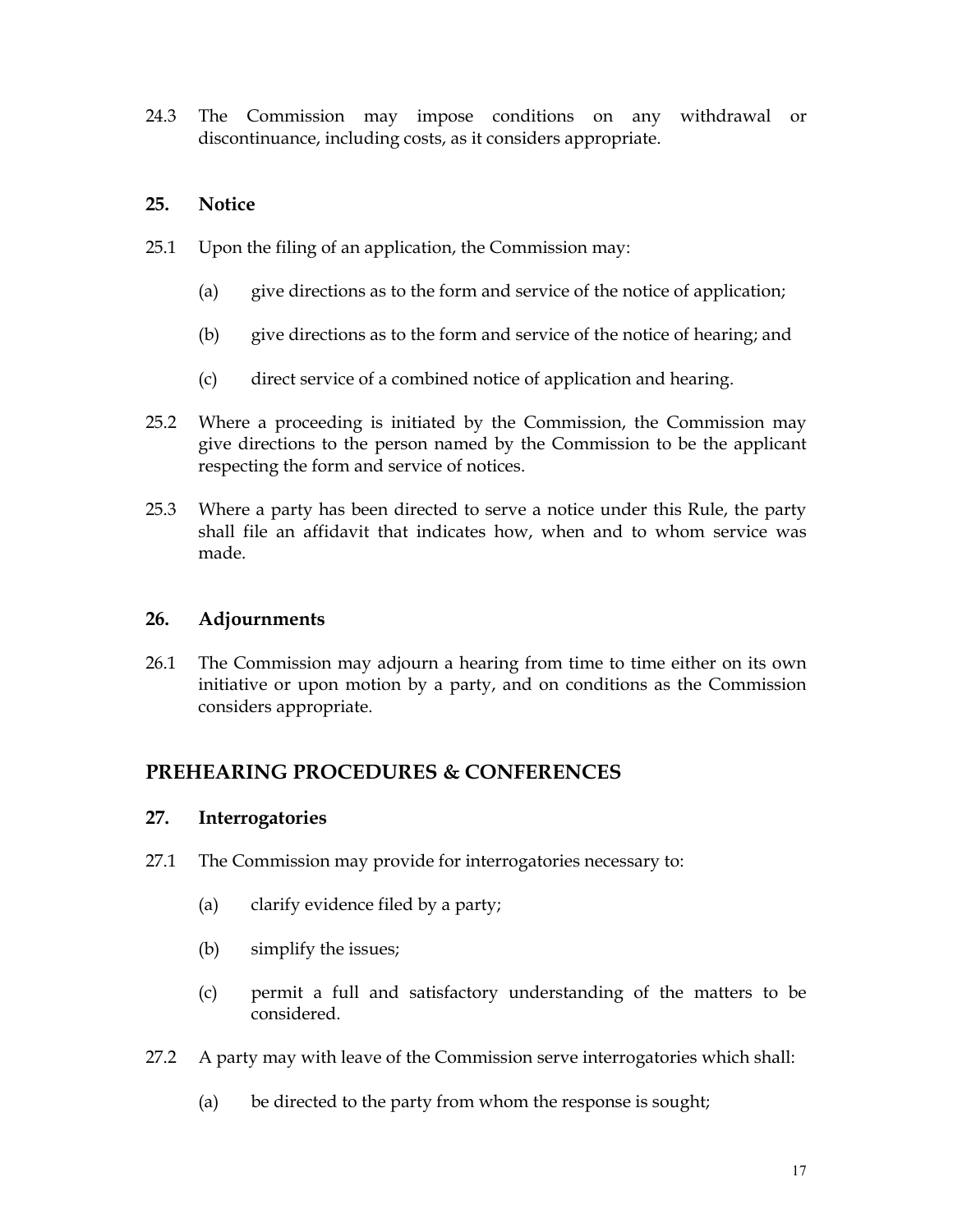- (b) be numbered consecutively, or as otherwise directed by the Commission, in respect of each item of information requested and should contain a specific reference to the evidence;
- (c) be grouped together according to the issues to which they relate;
- (d) contain specific requests for clarification of a party's evidence, documents or other information that are in the possession of the party and are relevant to the proceeding;
- (e) be filed and served as directed by the Commission; and
- (f) set out the date on which they are filed and served.

#### **28. Responses to Interrogatories**

- 28.1 Subject to Rule 28.2 where interrogatories have been directed and served on a party that party shall:
	- (a) group the answers together according to the issue to which they relate;
	- (b) repeat the question at the beginning of its response;
	- (c) provide a full and adequate response to each interrogatory on a separate page or pages;
	- (d) number each response to correspond with each item of information requested or with the relevant exhibit or evidence;
	- (e) specify the intended witness, witnesses or witness panel that prepared the response;
	- (f) file and serve the response as directed by the Commission; and
	- (g) set out the date on which the response is filed and served.
- 28.2 A party who is unable or unwilling to provide a full and adequate response to an interrogatory shall file and serve a response:
	- (a) where the party contends that the interrogatory is not relevant, setting out specific reasons in support of that contention;
	- (b) where the party contends that the information necessary to provide an answer is not available or cannot be provided with reasonable effort,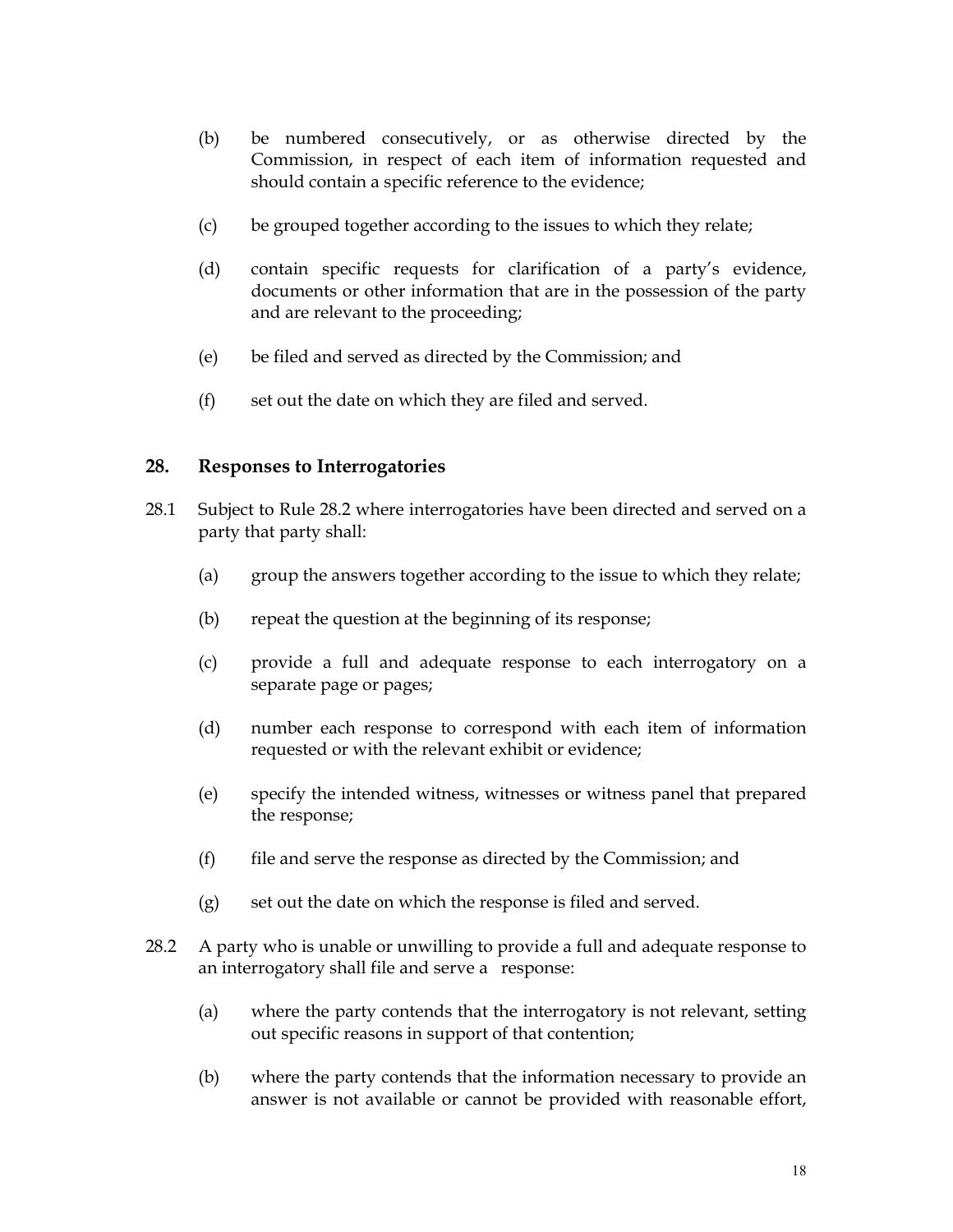setting out the reasons for the unavailability of such information, the party shall provide any alternative available information that the party considers would be of assistance to the person directing the interrogatory;

- (c) where the party contends that the information sought is of a confidential nature, setting out the reasons why it is considered confidential and any harm that would be caused; or
- (d) otherwise explaining why such a response cannot be given.
- 28.3 Where a party is not satisfied with the response provided, the party may bring a motion requesting that the matter be settled by an order or decision of the Commission.

# **29. Technical Conferences**

- 29.1 The Commission may direct the parties to participate in technical conferences for the purposes of reviewing and clarifying an application, an intervention, a reply, the evidence of a party, or matters connected with interrogatories.
- 29.2 A technical conference shall be open to the public unless the Commission otherwise directs.
- 29.3 Agreements reached at a technical conference shall be transcribed and the transcriptions shall be filed and served on the parties and form part of the record of the proceedings.

#### **30. Issues Conferences**

- 30.1 The Commission may identify issues that it will consider in a proceeding if, in the opinion of the Commission:
	- (a) the identification of issues would assist the Commission in the conduct of the proceeding;
	- (b) the documents filed do not sufficiently set out the matters to be deliberated at the hearing; or
	- (c) the identification of issues would assist the parties to participate more effectively in the hearing, and the Commission may serve copies of the list of issues on the parties.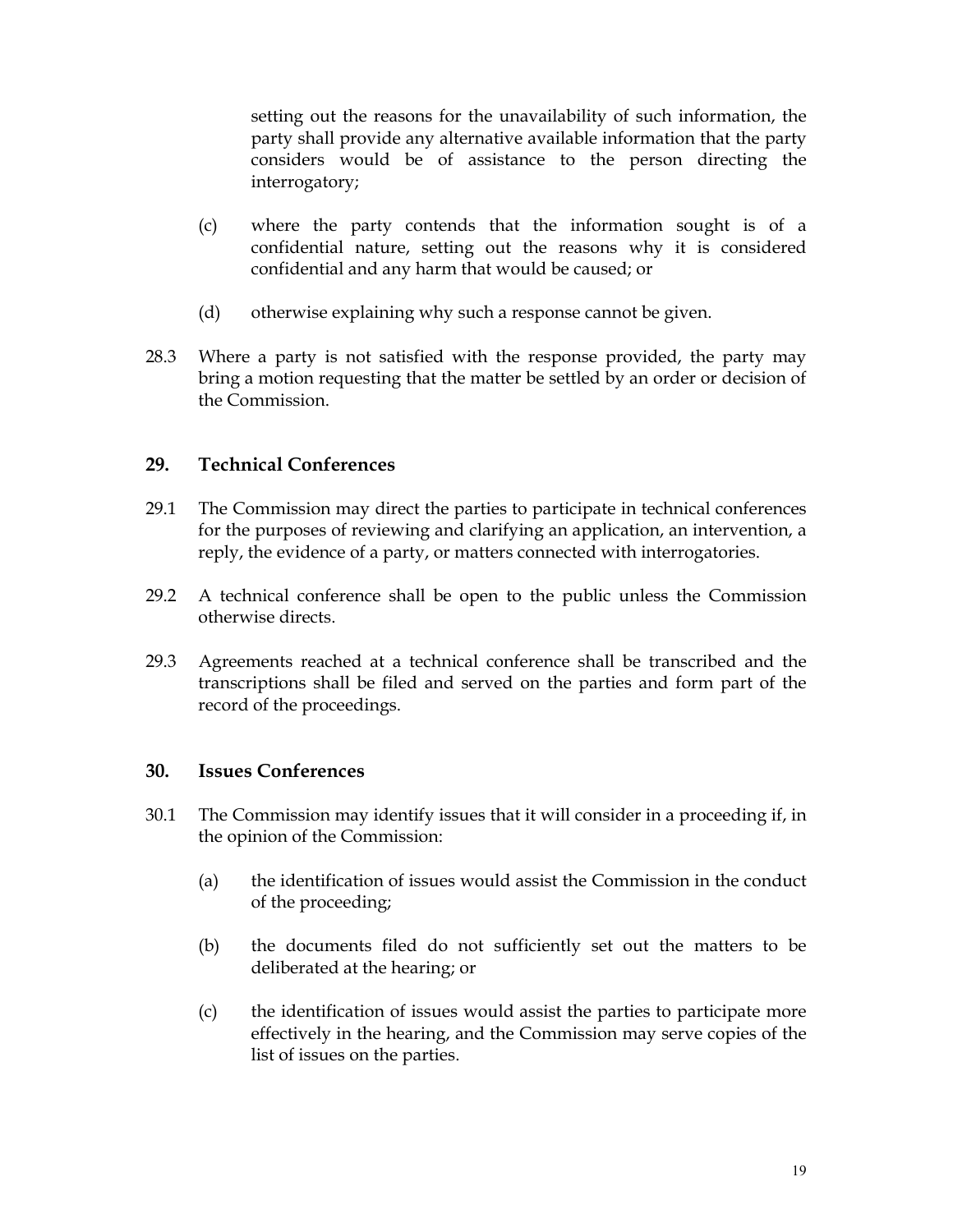- 30.2 The Commission may direct the parties to participate in issues conferences for the purposes of identifying issues and formulating a proposed issues list to be presented to the Commission.
- 30.3 A proposed issues list shall set out:
	- (a) all issues that the parties have agreed should be contained on the list;
	- (b) any contested issues; and
	- (c) issues that the parties agree should not be considered by the Commission.
- 30.4 The proposed issues list shall be filed before it is scheduled to be dealt with by the Commission.
- 30.5 The Commission may hold a hearing for the purpose of fixing the issues list.
- 30.6 The Commission shall issue a procedural order setting out a list of issues to be determined in the proceeding.
- 30.7 A party who seeks to amend the list of issues shall do so by way of motion.
- 30.8 Unless otherwise directed by the Commission issues conferences shall be held in public.

#### **31. Procedural Conferences**

- 31.1 In addition to technical and issues conferences, the Commission may direct the parties to make submissions in writing or to participate in procedural conferences for the purposes of:
	- (a) admitting certain facts or proof of them by affidavit;
	- (b) permitting the use of documents by any party;
	- (c) recommending the procedures to be adopted;
	- (d) setting the date and place for the commencement of the hearing; or
	- (e) deciding any other matter that may aid in the simplification or the just and most expeditious disposition of the proceeding.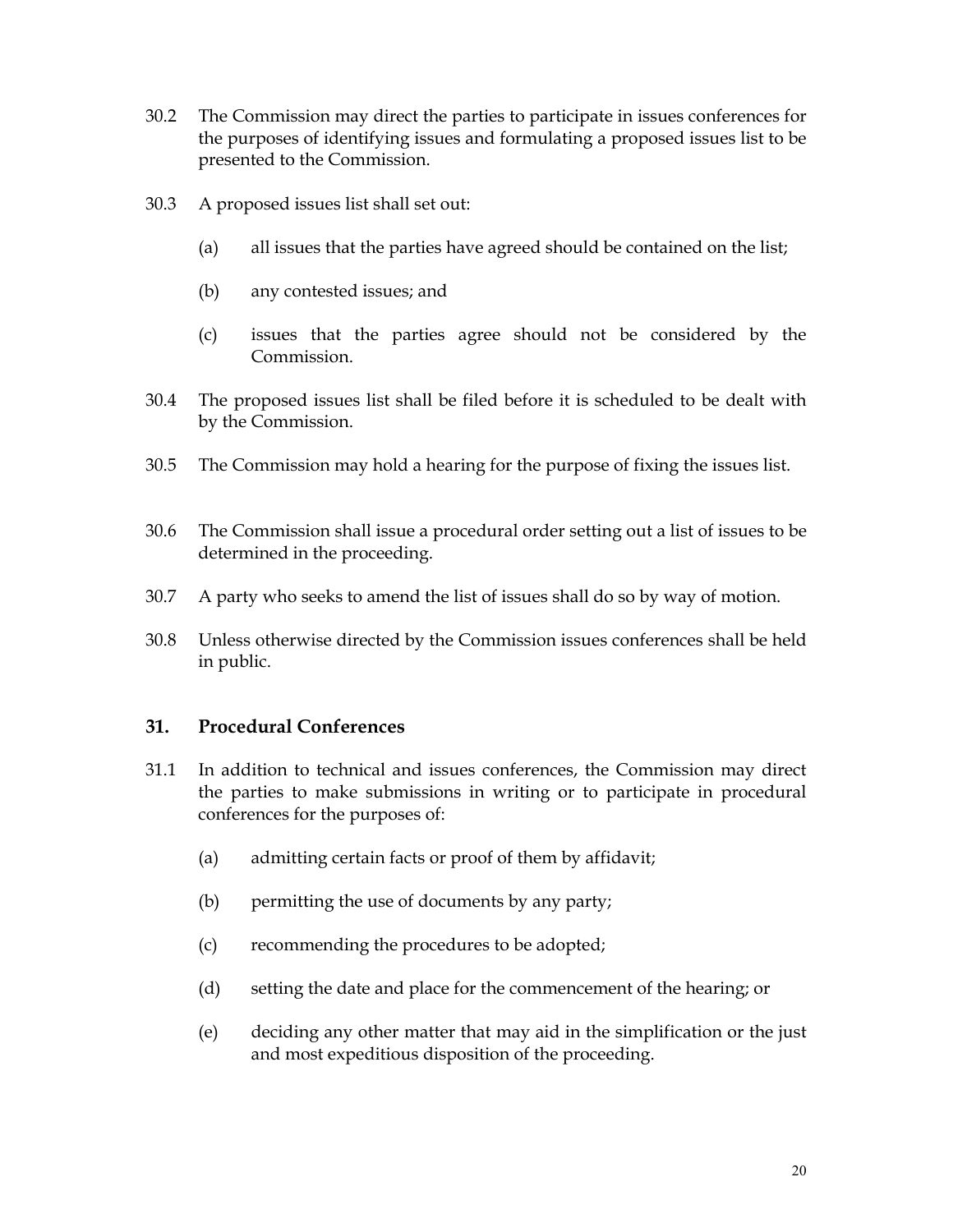- 31.2 The Chairman may designate a member of the Commission to preside at a procedural conference.
- 31.3 A member of the Commission who presides at a procedural conference may make such orders in accordance with these Rules, as he or she considers appropriate with respect to the conduct of the proceeding.
- 31.4 A procedural conference shall be open to the public unless the Commission otherwise directs.

# **HEARINGS**

#### **32. Sittings**

32.1 Where an oral hearing has commenced, the Commission shall hold the hearing on a day-to-day basis unless prevented by some reasonable cause.

#### **33. Written Hearings**

- 33.1 The Commission may hold a written hearing.
- 33.2 Where the Commission holds a written hearing, it may dispose of the proceeding on the basis of the written documentation filed by the parties.
- 33.3 The Commission may determine at any time that the proceeding shall be disposed of by means of an oral hearing.
- 33.4 Subject to Rule 13, all parties are entitled to receive every document that the Commission receives in a written hearing.

#### **34. Summons**

- 34.1 A party who requires the attendance of a person as a witness at an oral hearing may with leave of the Commission obtain a Summons from the Secretary and the Summons shall require the person to produce the documents and things set out in the Summons.
- 34.2 The Summons shall be served personally at least 2 business days before the time fixed for the attendance of the person unless the Commission otherwise directs and the party shall at the same time pay attendance money as is paid for attendance before the High Court.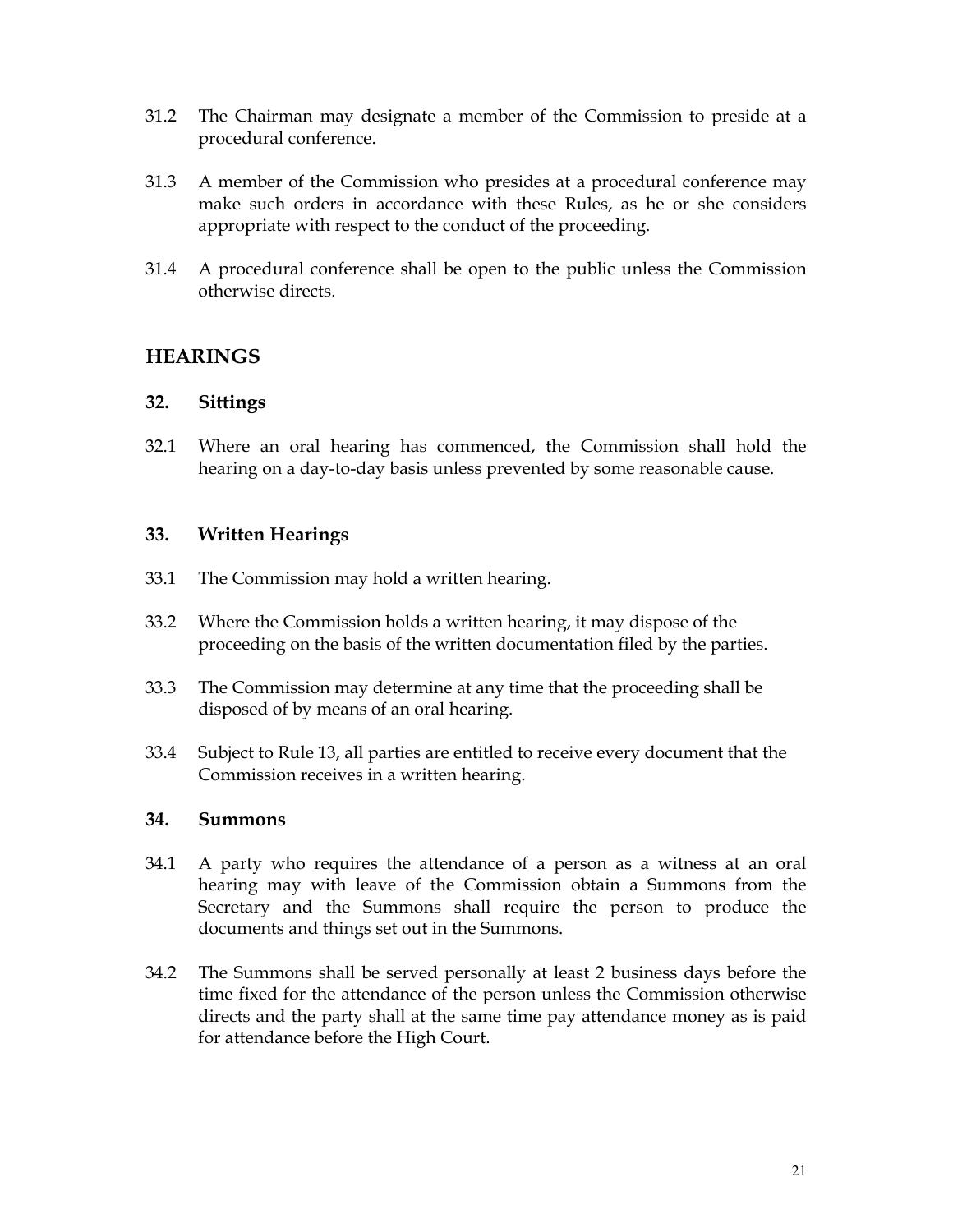# **35. Hearing in the Absence of the Public**

- 35.1 The Commission may hold an oral hearing or part of an oral hearing in the absence of the public where the Commission is of the opinion that:
	- (a) matters involving public security may be disclosed; or
	- (b) intimate financial, commercial or trade secrets, scientific, technical or personal or other matters may be disclosed at the hearing of such a nature, having regard to the circumstances, that the desirability of avoiding disclosure thereof in the interests of any person affected or in the public interest outweighs the desirability of adhering to the principle that hearings be open to the public; or
	- (c) where the circumstances so warrant.
- 35.2 Subject to Rule 35.3, where in any proceeding the Commission directs an oral hearing or part of the hearing to be held in the absence of the public, the hearing may be attended only by:
	- (a) the witness testifying;
	- (b) Commission employees and advisers authorised by the Commission;
	- (c) Commission Counsel;
	- (d) representatives for the witness and for each party to the proceeding, unless the Commission is of the opinion that there is good reason why a representative should not be permitted to attend the hearing;
	- (e) a Consultant, to assist a representative, at the discretion of the Commission and on conditions as the Commission considers appropriate; and
	- (f) such other persons as the Commission is of the opinion that should be present, on conditions the Commission considers appropriate.
- 35.3 All persons permitted to attend the segment of an oral hearing held in the absence of the public, except for Commission employees and advisors authorised by the Commission shall file a Declaration and Undertaking.
- 35.4 The Declaration and Undertaking shall be in the form set out in Schedule 1.
- 35.5 Evidence and transcripts with respect to the hearing filed under this Rule shall be marked "Confidential" and shall be kept separate from the public record, and access shall only be by order of the Commission.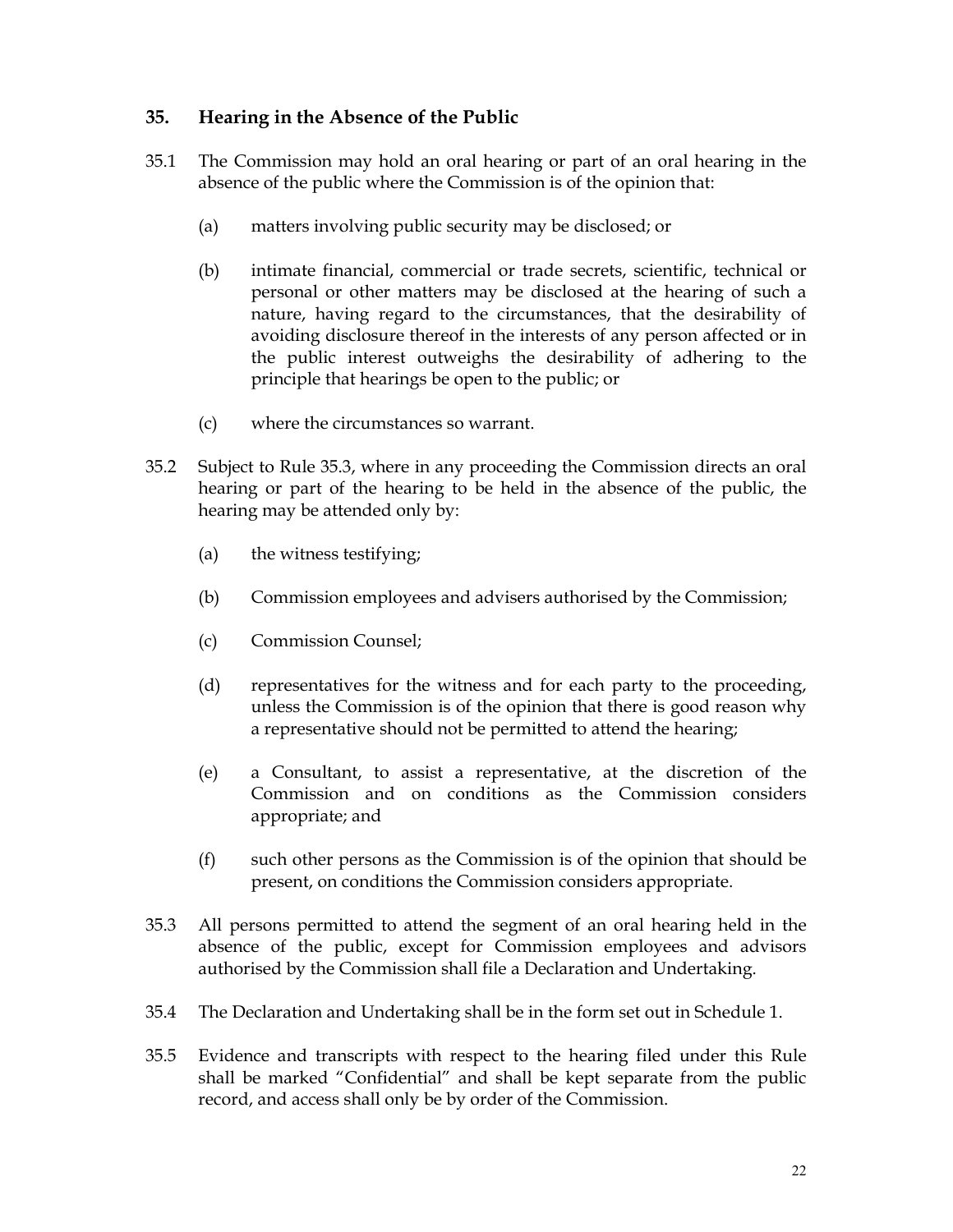- 35.6 Where an expert witness is to testify at the hearing, confidential information may be made available to that witness at the discretion of the Commission and on conditions as the Commission considers appropriate.
- 35.7 Evidence and transcripts of the hearing under this Rule may be made available to the parties to the proceeding at the discretion of the Commission and on conditions as the Commission considers appropriate.
- 35.8 If argument requires detailed reference to evidence heard in the absence of the public:
	- (a) oral argument may be given in the absence of the public; or
	- (b) the relevant portion of a written argument may be separately submitted and if so, it shall be marked "Confidential", kept separate from the public record and access shall only be by order of the Commission.
- 35.9 Subject to the Commission's direction, all parties attending a hearing under this Rule shall, at the end of the argument phase of the hearing, return their transcripts, notes, and any other confidential documents, in a sealed envelope to the Secretary who may keep them with the documents mentioned in Rule 35.5 or destroy them.

# **36. Procedure at the Oral Hearing**

36.1 In hearings on applications and complaints the proceedings shall be opened and directed by the Chairman who shall be responsible for the proper conduct of the hearing. In the absence of the Chairman, the Deputy Chairman or another member chosen by the Commission shall take the chair, provided always that whenever the Chairman is present, the Chairman shall preside.

# **37. Opening Statements**

- 37.1 Unless the Commission otherwise directs, at the beginning of every hearing each party shall give a brief opening statement, that describes the issues that the party will address at the hearing.
- 37.2 The opening statement shall include:
	- (i) a description of the nature of the application;
	- (ii) an outline of the evidence the party intends to introduce;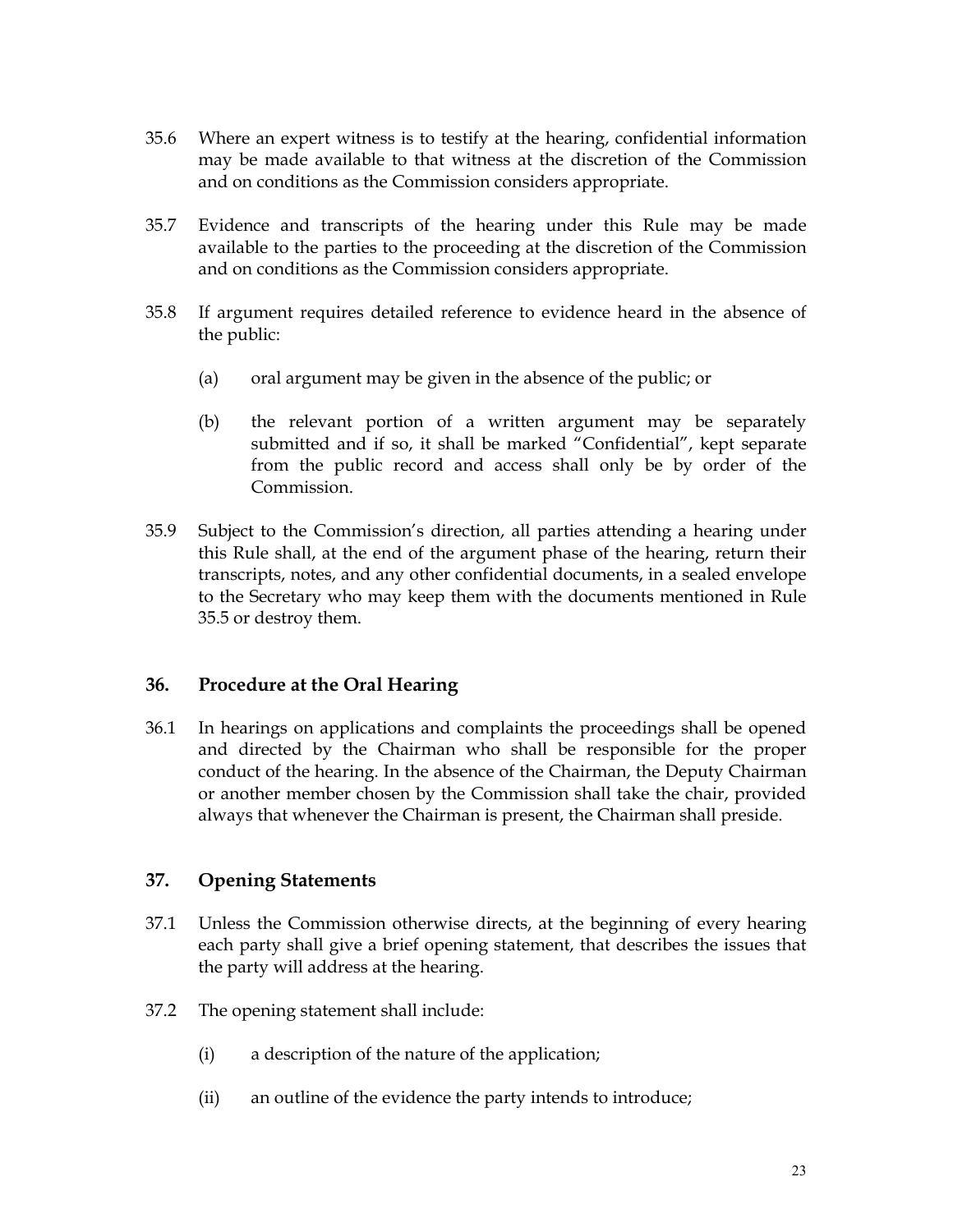- (iii) a list of witnesses;
- (iv) the topics to be covered; and
- (v) the amount of time required.

#### **38. Presentation of Evidence**

- 38.1 Unless the Commission otherwise directs the evidence at the hearing shall be presented by parties in the following order:
	- (i) the applicant;
	- (ii) Public Counsel;
	- (iii) Intervenors in order of intervention;
	- (iv) Commission Counsel/Staff.
- 38.2 Examination of witnesses shall proceed as follows:
	- (i) Direct examination by applicant
	- (ii) Cross-examination by each intervenor
	- (iii) Cross-examination by Commission Counsel/Staff.
	- (iv) Examination by Commissioners
	- (v) Re- examination by applicant
- 38.3 Cross-examination will be permitted to the extent necessary for full and true disclosure of facts. The Commission may, in the exercise of its discretion, permit inquiry into additional matters as if on direct evidence.
- 38.4 Cross-examination may be conducted either personally, or through the Public Counsel or other Counsel.
- 38.5 At the conclusion of the applicant's evidence, the intervenors and/or other parties shall be given the opportunity to lead evidence followed by crossexamination of the applicant, by the Public Counsel and then by other participants in order of intervention and finally by the applicant.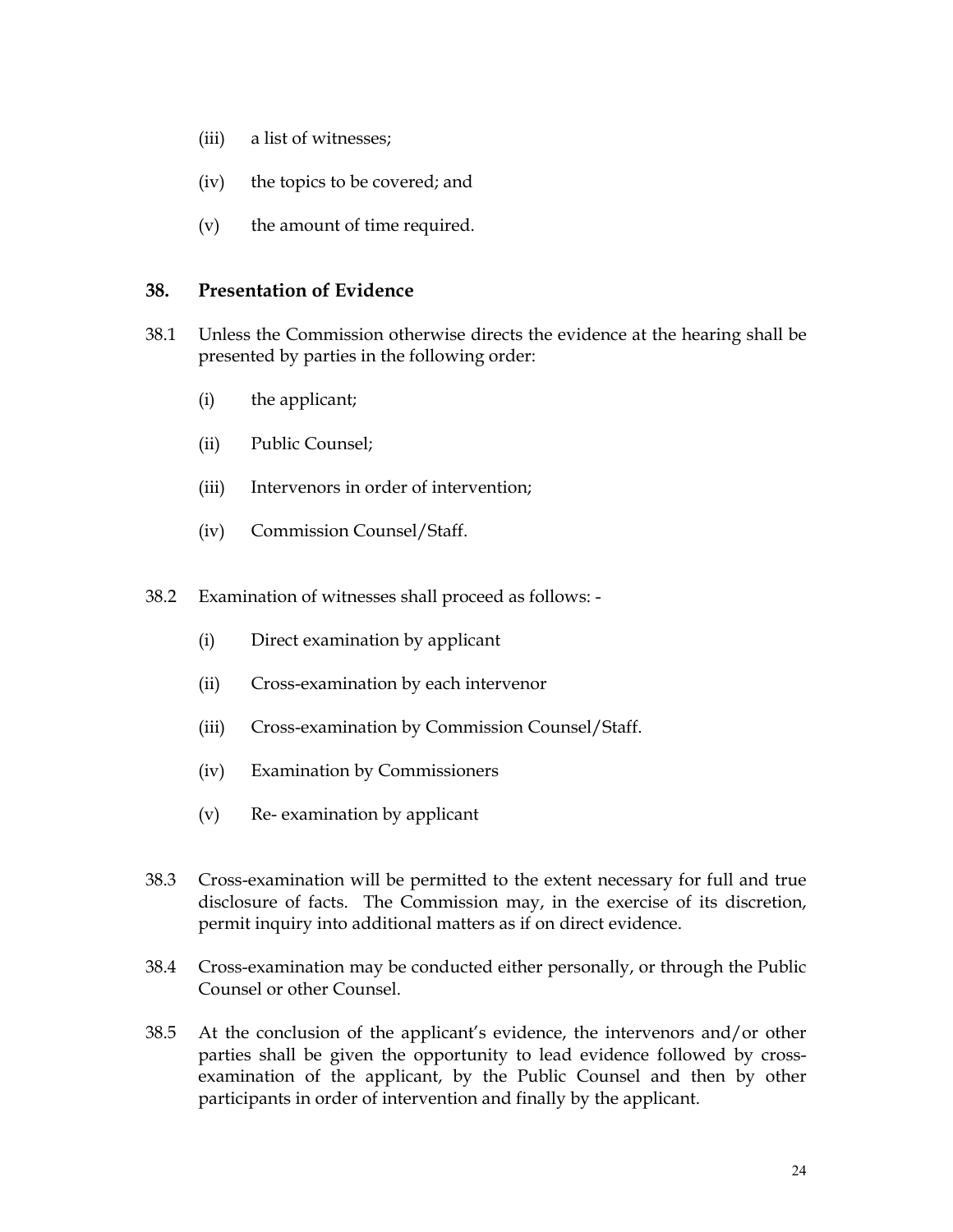38.6 A Commissioner or Commission Counsel may at anytime question any witness for clarification of anything the witness may have said or generally. In order to prevent repetitive lines of enquiry the Commission may limit crossexamination of witnesses to any extent or in any matter it deems appropriate, having regard to the just, expeditious and economic conduct of the proceedings.

#### **39. Distribution at Hearings**

39.1 When a party offers new exhibits or revised exhibits at a hearing, the party must provide sufficient copies for all parties and the Commission.

#### **40. Argument**

40.1 The Commission may make provisions for oral argument to be made by the parties immediately following the close of evidence although written argument may be filed at that time instead of oral argument if directed to do so by the Commission.

# **41. Order of Arguments**

- 41.1 Unless otherwise directed by the Commission arguments shall be presented in the following order:
	- (a) the applicant;
	- (b) Public Counsel;
	- (c) Intervenors in order of intervention;
	- (d) Commission Counsel/Staff; and
	- (d) reply by the applicant.

# **42. Transcripts**

- 42.1 Verbatim transcripts of evidence heard will be produced and transcripts available within 2 business days of the presentation of the evidence.
- 42.2 Each party shall bear its own costs for transcripts, including charges for expedited service when a party requests it.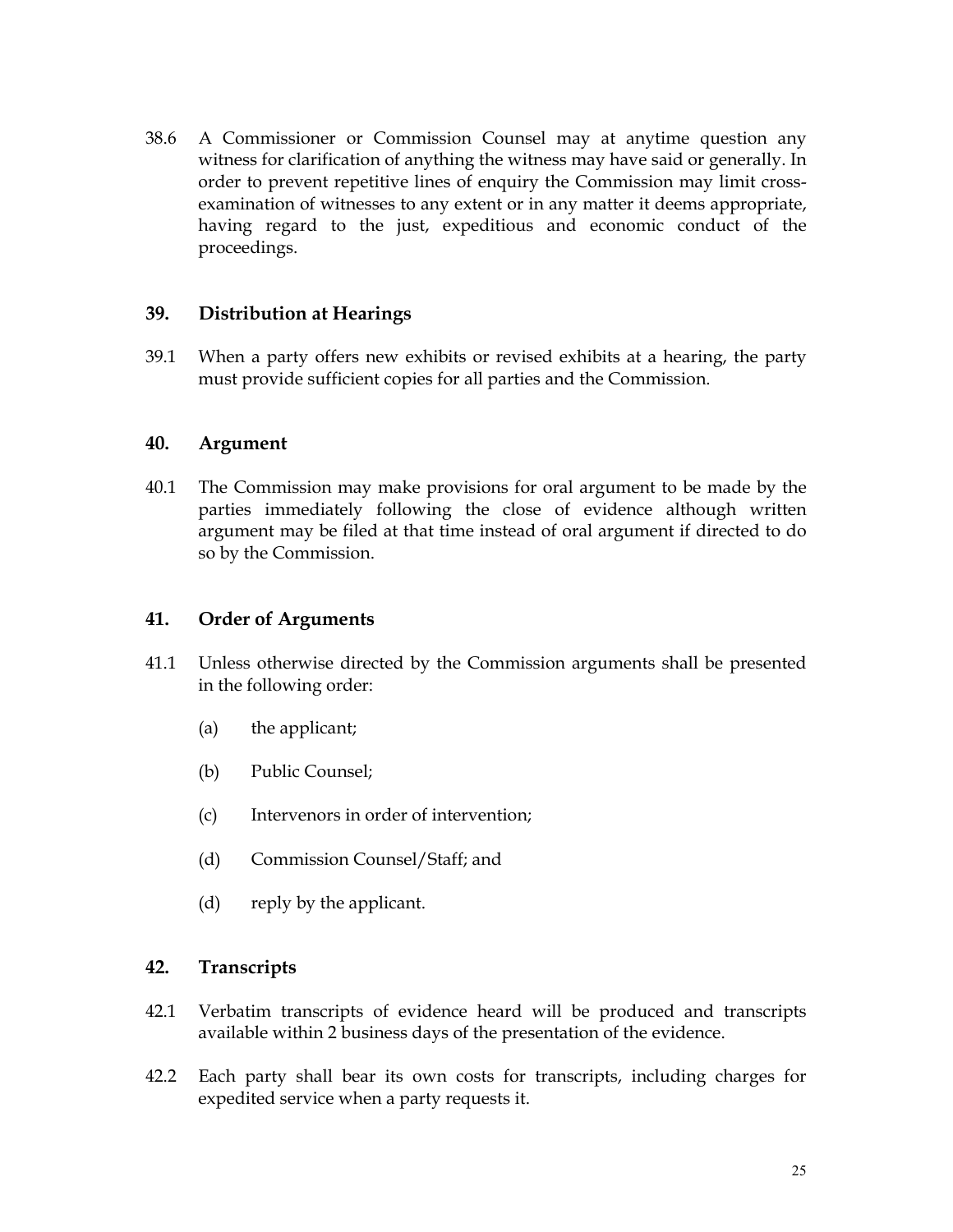#### **43. Ruling**

- 43.1 The Commission shall adjourn to consider its decision.
- 43.2 The decision of the Commission shall be based upon a consideration of the whole of the record of the material properly before the Commission.

# **SPECIAL PROVISIONS**

#### **44. Media Coverage**

- 44.1 Radio and television recording of a hearing which is open to the public may be permitted on conditions the Commission considers appropriate.
- 44.2 The Commission may refuse to permit the recording of all or any part of a hearing if, in the opinion of the Commission, such coverage would inhibit specific witnesses or disrupt the proceeding in any way.
- 44.3 where recording is allowed, the following shall apply unless otherwise directed by the Commission:
	- (a) only equipment which does not produce distracting sound or light shall be used;
	- (b) where possible, existing audio systems present in the hearing room shall be used;
	- (c) media personnel shall not move about while the hearing is in progress; and
	- (d) equipment shall be positioned unobtrusively before the hearing begins and shall not be relocated while the hearing is in progress.

# **45. Conduct at Hearings**

- 45.1 All persons appearing before the Commission in any proceeding shall conform to the conduct expected in the High Court of Barbados.
- 45.2 Parties to hearings, their Counsel and spectators will conduct themselves in a respectful manner. Contemptuous conduct by any person appearing at a hearing shall be grounds for exclusion from the hearing.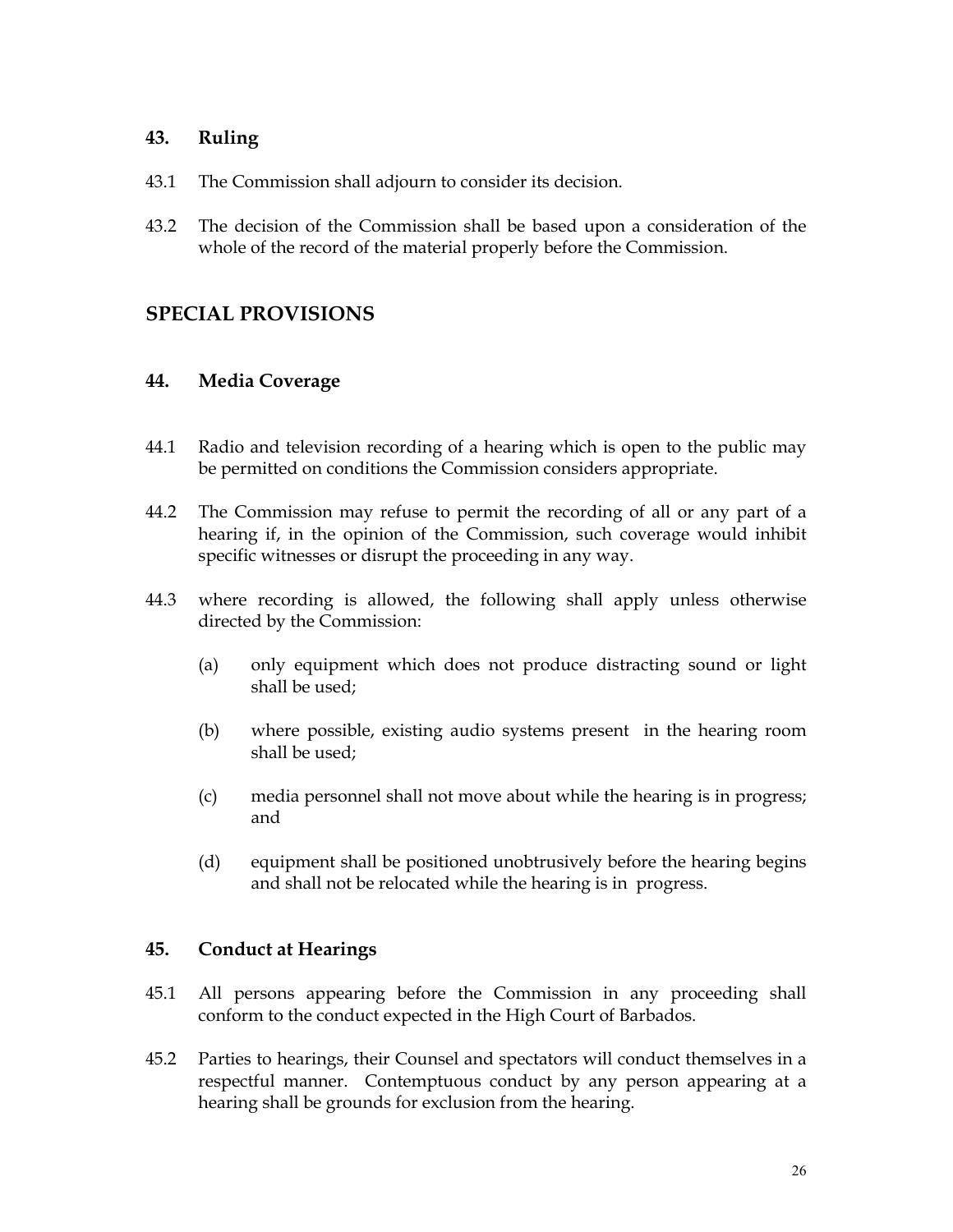#### **46. Evidence in other Proceedings**

46.1 Information or evidence received in any other proceeding before the Commission, or any report, decision, finding or order made in respect of a proceeding may, on the motion by a party, be received in the proceeding.

# **47. Combined and Joint Hearings**

- 47.1 Where two or more proceedings are pending before the Commission and it appears that:
	- (a) they have an issue or question of law, fact or policy in common; or
	- (b) it will result in the most expeditious, just, and least expensive determination of the proceedings;

the Commission may order that:

- (i) proceedings be combined;
- (ii) proceedings be heard at the same time;
- (iii) proceedings be heard one immediately after the other;
- (iv) proceedings be stayed until after the determination of any other of them;
- (v) evidence adduced in one proceeding shall be applied in the other proceeding(s);
- (vi) an order or decision made with respect to proceedings shall be applied to the other or others;
- (vii) or make such other orders not limited to the above, as it deems appropriate ,in the circumstances.
- 47.2 If a party objects to consolidation, such consolidation shall not occur until after the party has had an opportunity to be heard on the issue.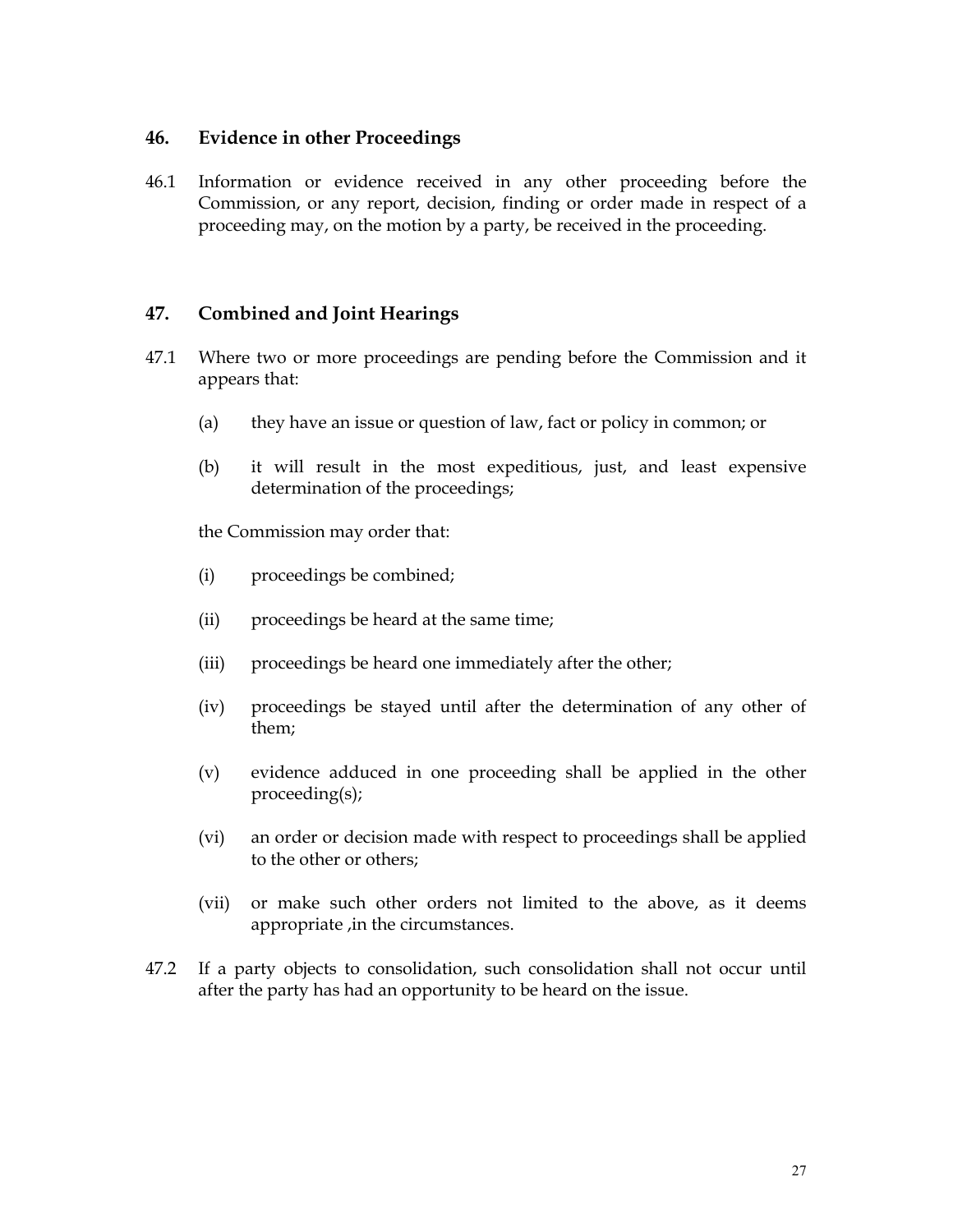#### **48. Questions of Law**

48.1 Where in the opinion of the Commission there is a question or issue of law or jurisdiction that should be decided before a proceeding continues the Commission may direct that the question or issue be raised for a determination by the Commission; and the Commission may adjourn the whole or any part of the proceeding pending the determination of the question or issue.

# **REVIEW OR VARIATION**

#### **49. Commencement of Review or Variation**

- 49.1 The Commission may at any time, without notice or a hearing of any kind, correct a typographical error, error of calculation, misstatement, ambiguity, technical error or other similar error made in its decision or order.
- 49.2 Any party may by motion request a review of a final decision or order.
- 49.3 Any other person to whom the Commission has granted permission may request a review of a final decision or order.
- 49.4 A request for permission under Rule 49.2 shall state the person's interest in the decision or order, provide reasons for involving the parties in a review of a final decision or order.
- 49.5 The Commission may at any time indicate its intention to review any matter or to rescind or vary any order by serving a letter on all of the parties to the proceeding.
- 49.6 A request to review shall be filed within 14 business days of the date of the decision or order.
- 49.7 A request made after this date may be considered where the Commission is satisfied that the request is made within a reasonable time in the circumstances.

#### **50. Motion for Review or Variation**

50.1 Every Notice of Motion made under Rule 49.2 above, in addition to the requirements of Rule 8 shall: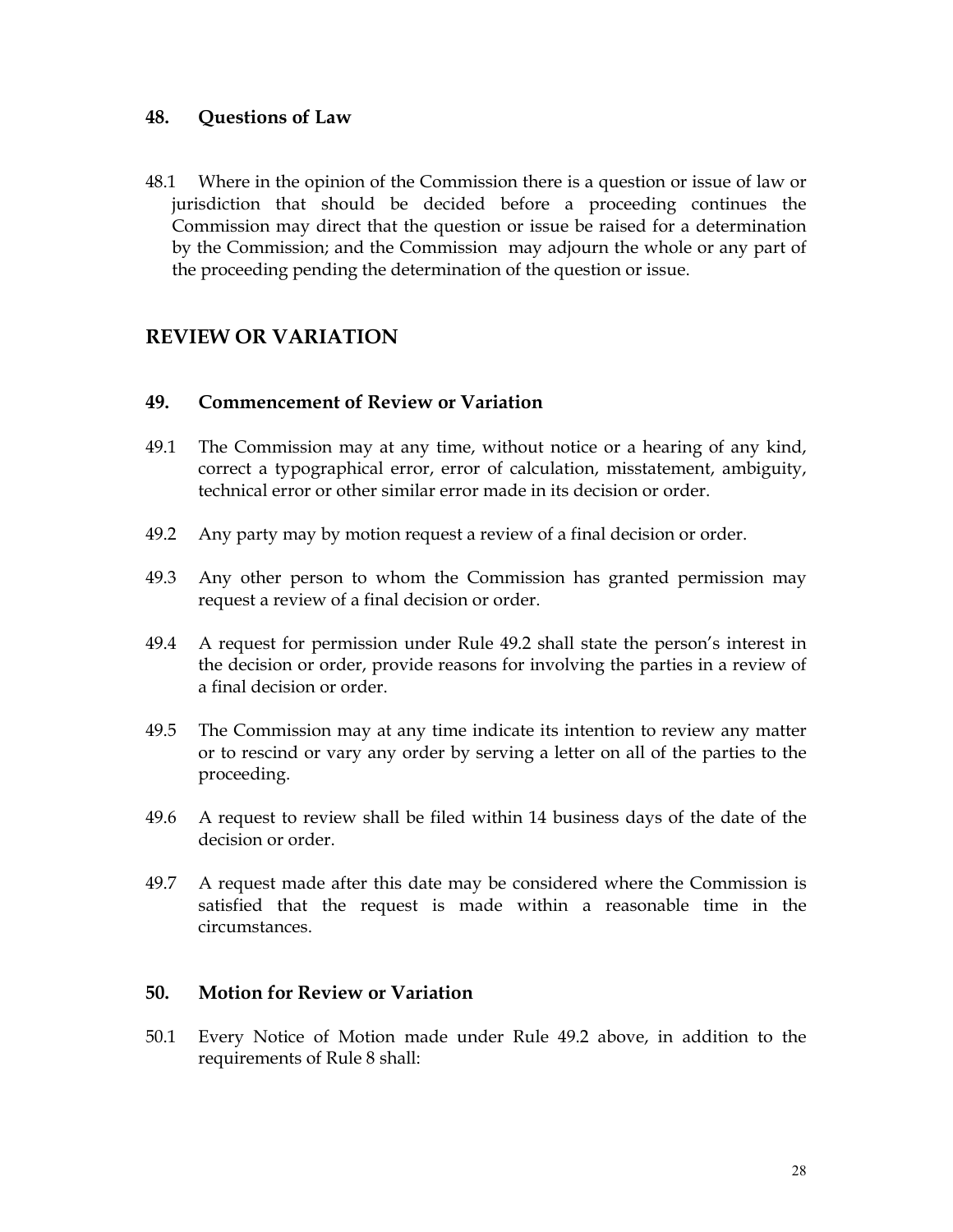- (a) set out the grounds upon which the motion is made sufficient to justify a review or raise a question as to the correctness of the order or decision which grounds may include:
	- (i) error of law or jurisdiction;
	- (ii) error of fact;
	- (iii) a change in circumstances;
	- (iv) new facts that have arisen;
	- (v) facts that were not previously placed in evidence in the proceedings and could not have been discovered by reasonable diligence at the time;
	- (vi) an important matter of principle that has been raised by the order or decision;
- (b) request a delay in the implementation of the order or decision or any part pending the determination of the motion if required;
- (c) contain the full name, address and the telephone, fax and electronic access numbers of the person bringing the motion and the representative upon whom documents may be served.
- 50.2 A person who was not a party to the proceeding must within 14 business days of the order or decision obtain the leave of the Commission by way of a motion, before he/she may bring a motion under Rule 49.

# **51. Determinations**

- 51.1 The Commission shall determine with a hearing, in respect of a motion brought under Rule 49 the threshold question of whether the matter should be reviewed or whether there is reason to believe the order should be rescinded or varied. If the Commission finds that the matter should be reviewed or that there is reason to believe the order should be rescinded or varied, it may in its discretion, either dispose of the motion or issue procedural orders with respect to the conducting of the review on the merits.
- 51.2 The Commission may adopt whatever procedures it deems to be just and expeditious in the individual circumstances of each motion including providing for the combining of consideration of the threshold question and the review on the merits.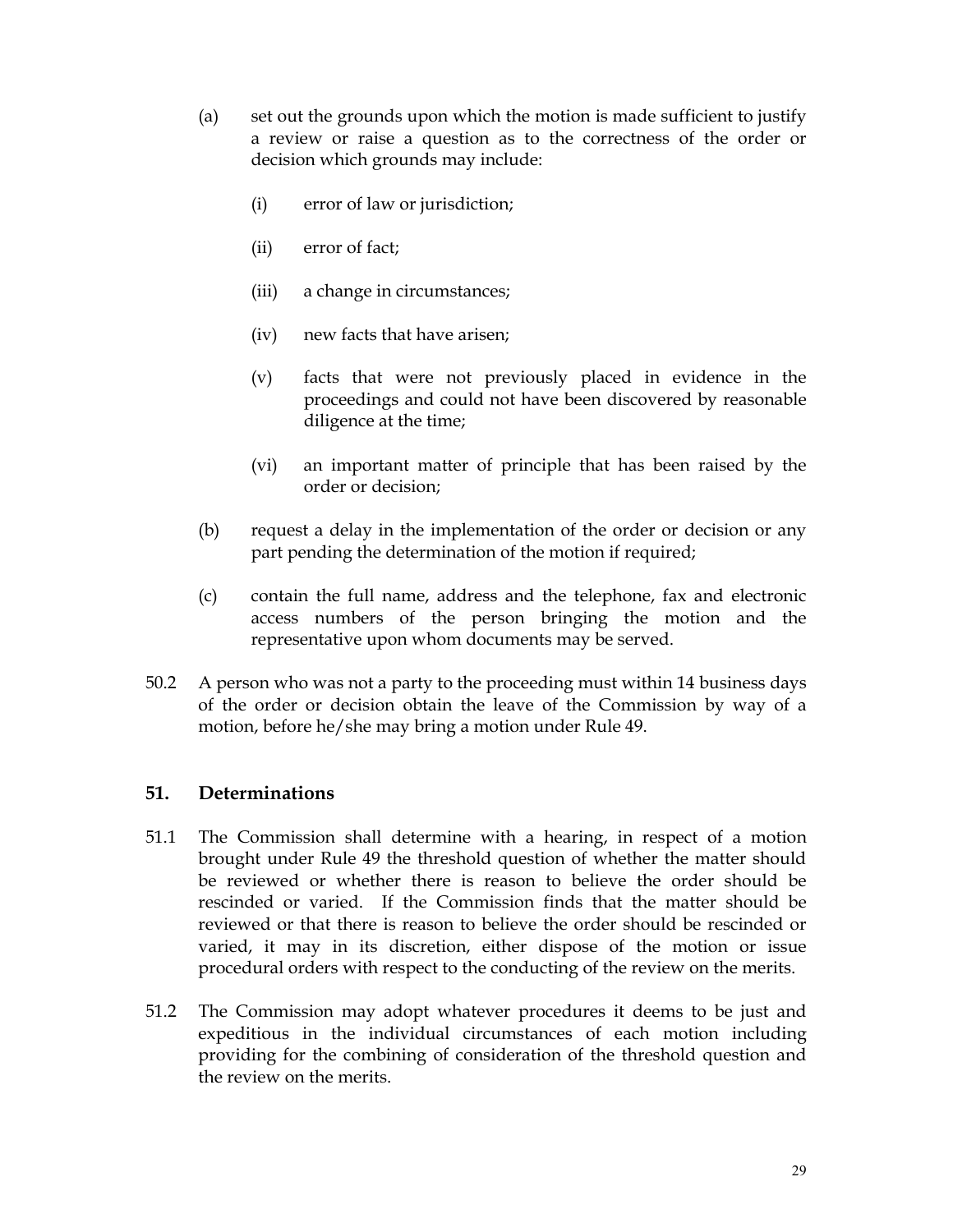#### **52. Delay in Implementation of Order or Decision**

52.1 Upon receipt of a motion under this Part and a request for a stay of the implementation of the order or decision or any part pending the determination of the motion, the Commission may delay the implementation of the order or decision or any part, on conditions as it considers appropriate.

# **PART II - RATE REVIEW APPLICATIONS**

# **53. Directions on Procedure**

- 53.1 At least 60 business days before making an application under this part a service provider shall file the following with the Commission:
	- (a) a letter stating:
		- (i) the purpose and scope of the proposed application;
		- (ii) the proposed effective date for any changes in rates; and
		- (iii) any other particulars useful in explaining the purpose and scope of the application.
- 53.2 Except where special circumstances apply, or unless otherwise directed by the Commission, the following time periods shall govern all applications. From the date of filing of the application:
	- (a) 30 business days for the filing of letters of intervention, and interrogatories;
	- (b) 60 business days for the filing of responses to interrogatories; and
- 53.3 A service provider who makes an application to the Commission in which a hearing is deemed necessary shall on the request of the Commission pay in advance such sum(s) as are stipulated by the Commission to cover the cost of the hearing; and
	- (a) such costs shall be a fair and reasonable estimate of the expenses related to the conduct of the hearing.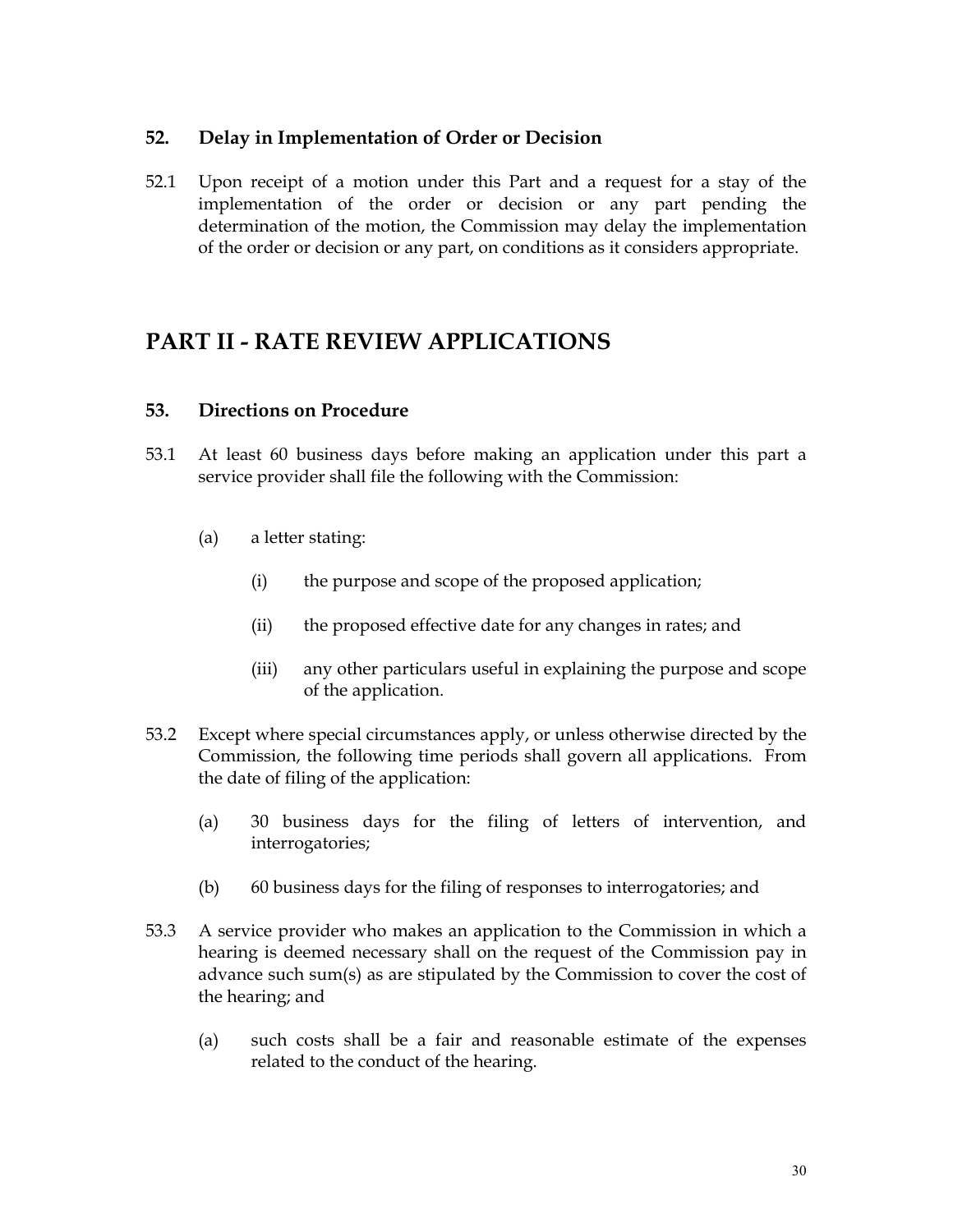53.4 A service provider is entitled to reimbursement of any funds advanced in excess of the actual costs of the hearing.

# **54. Form of Application**

- 54.1 In addition to the requirements of Rule 53, an application for a review in rates shall include 7 copies of the following documents:
	- (a) a request for a review in rates containing a summary of the application for a review and the grounds supplemented with a table of present and proposed tariff amendments;
	- (b) Memoranda of Support consisting of the material intended to be introduced as evidence at the hearing, and filed in the form of numbered memoranda prepared by or under the direction of the persons who will be available for questioning at any ensuing hearing.

# **55. Notice**

55.1 On filing an application under this Part, a service provider shall place forthwith at its principal business office for public inspection a copy of all material furnished to the Commission under Rule 53.4.

# **56. Information to be filed with Applications**

- 56.1 Every application for a rate review by a service provider shall be in writing to the Commission and shall include in addition to the information required by Rule 23 such information as prescribed by the Commission and may include the following:
	- (a) identification of the test period and information on how it was determined;
	- (b) calculation of the rate base including:
		- (i) details of fixed assets in the rate base;
		- (ii) calculation of working capital for rate base purposes;
		- (iii) identification of materials and supplies for rate base purposes;
		- (iv) reconciliation of fixed assets in the rate base with fixed assets used in financial reporting;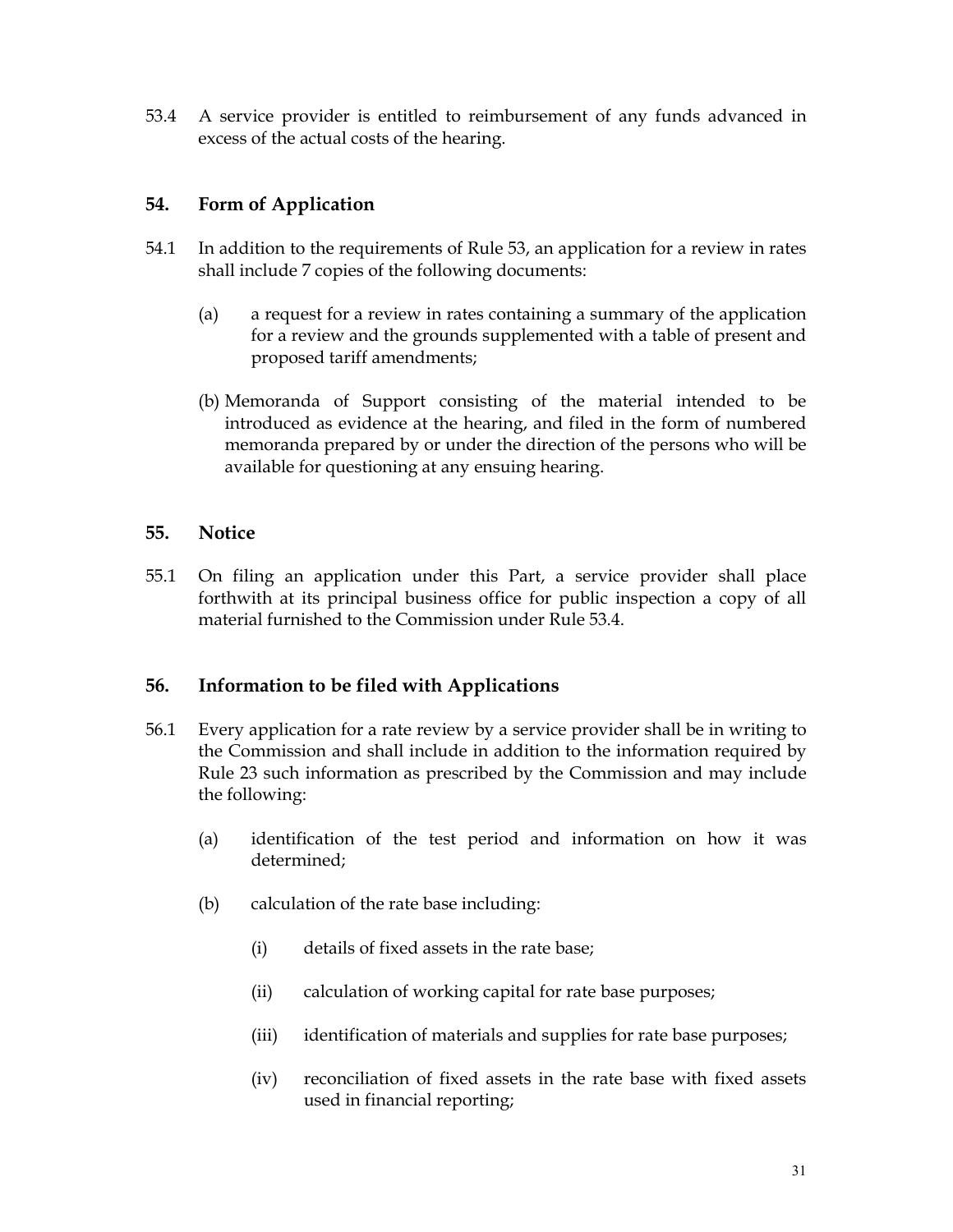- (v) calculation of depreciation in the rate base;
- (vi) statements of operating and maintenance expenses by department;
- (vii) calculation of deferred taxes and investment tax credits;
- (viii) calculation of corporate taxes payable;
- (ix) statement of depreciation expenses;
- (x) statement of exchange losses (or profits);
- (xi) statement of long and short-term interest expenses;
- (xii) statement of dividends;
- (xiii) reasonable rate of return to be used together with a justification showing how the reasonable return was calculated;
- (xiv) statement showing revenue requirements;
- (xv) earnings coverage tests;
- (xvi) sales projections;
- (xvii) memorandum on capital expansion;
- (xviii) schedule of present rates;
- (xix) schedule of proposed rates;
- (xx) five year forecast based on present rates; and
- (xxi) five year forecast based on proposed rates.
- 56. 2 The Commission may order that an application for a rate review be accompanied by a statement specifying:
	- (a) maximum rates in monetary terms; or
	- (b) a formula to determine maximum rates. This formula may include factors which adjust an initial monetary maximum rate for elements such as inflation, exchange rate movements, energy price movements and expected efficiency gains; and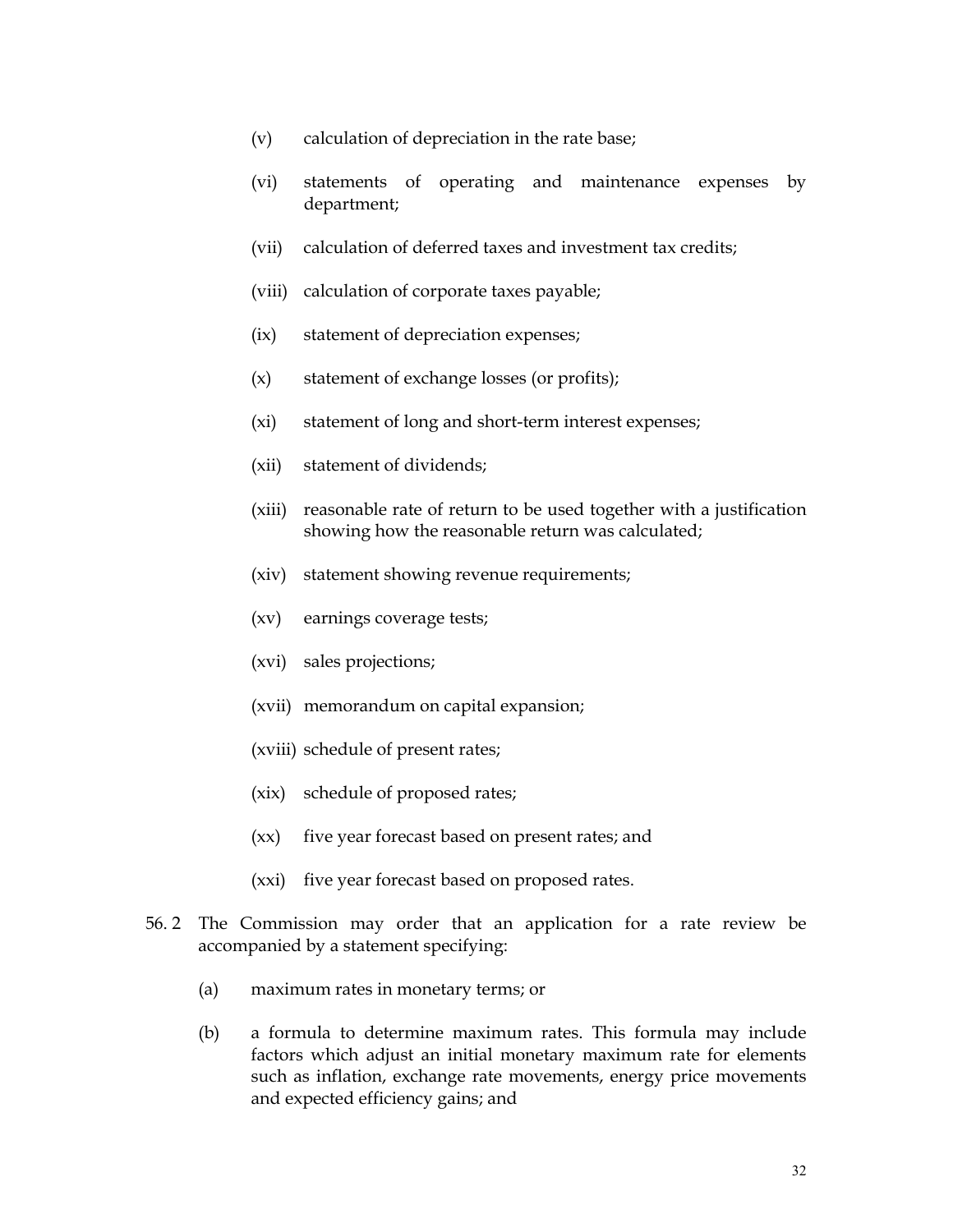- (c) maximum rates determined by another incentive-based approach to pricing.
- 56.3 If a formula is specified in the service provider's request for rate adjustment then a time period during which it is intended that the formula will apply should also be stated.

# **57. Staff Analysis**

- 57.1 The staff of the Commission shall within 30 business days of receipt of an application for a review in rates prepare a summary and analysis of the application.
- 57.2 The Commission may employ a person having professional, technical or other knowledge to assist the staff in summarizing the issues and providing a preliminary assessment of the reasonableness of the case presented by the service provider.
- 57.3 The Staff Analysis may contain the following:
	- (a) a review of the service provider's accounting system to ascertain whether it complies with the code of account prescribed by Commission or proposed by the service provider as part of the service provider's reporting requirements and whether it is otherwise reasonable and appropriate;
	- (b) an examination of the methods used by the service provider for estimating revenues, expenditures and earnings;
	- (c) a review of the reasonableness and prudence of expenses incurred and a review of the reasonableness of the method used for allocating those expenses;
	- (d) a comparison of capital expenditures, revenues, operating expenses and net income estimated by the service provider during the last rate review and the actual values of these parameters over the period between the last rate review and the present;
	- (e) a review of the calculations of the rate of return on assets;
	- (f) an examination of the service provider's method of calculating the energy adjustment charge, where applicable, and a comment on its actual impact on revenue requirements;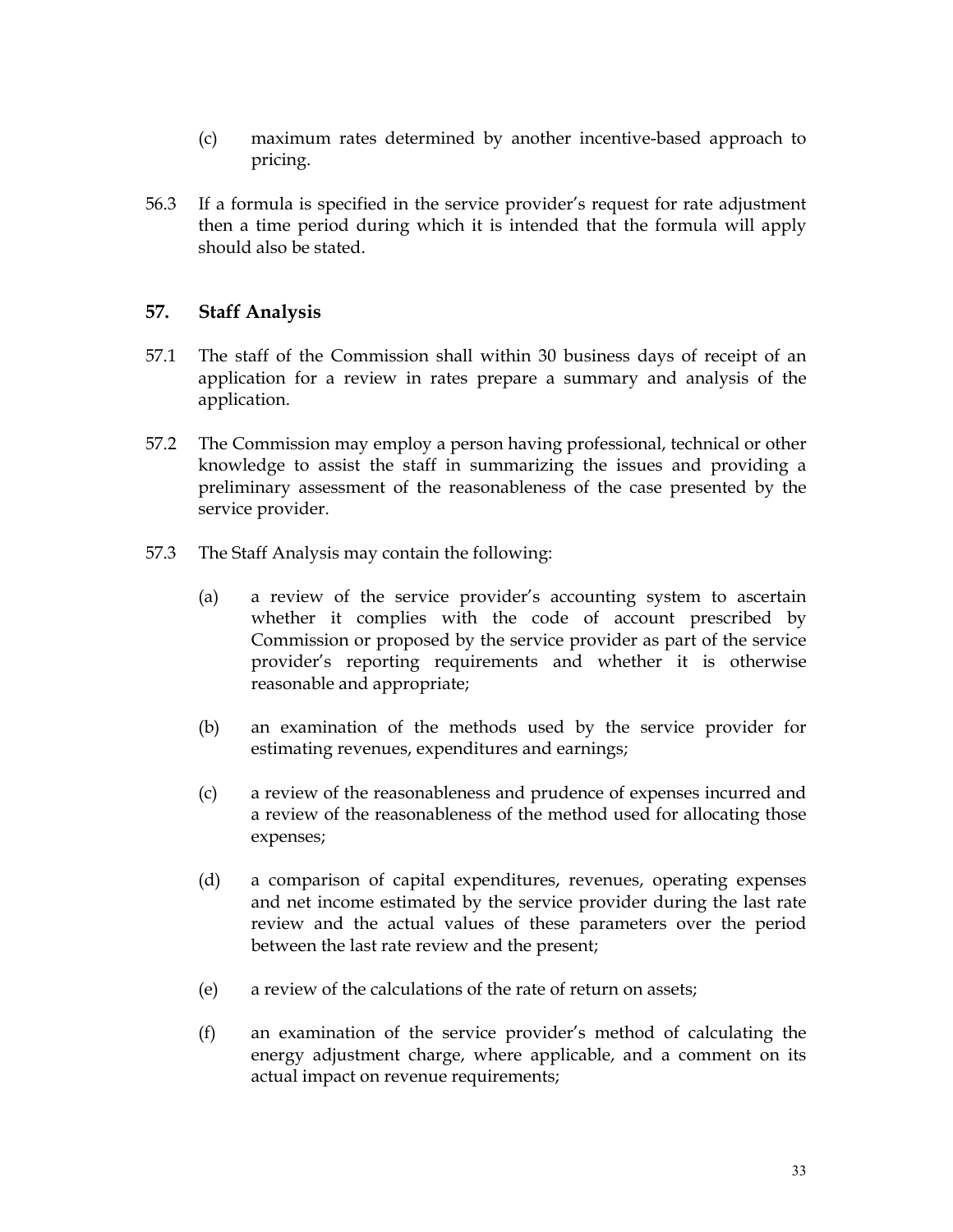- (g) a check on the calculations of the proposed rates to determine whether they are necessary to meet the service provider's revenue requirements; and
- (h) any additional matters relating to the rate base, operating costs, rate of return, or schedule of maximum rates deemed necessary by the Commission.
- 57.4 The Commission's staff shall present its summary and analysis to the Commissioners.

#### **58. Identification of Issues**

- 58.1 The Commission may convene an Issues Conference at which it shall seek to determine the issues raised by the service provider. All Issues Conferences shall take place in public unless otherwise directed by the Commission.
- 58.2 At the Issues Conference, the Commission shall share the issues raised in the Staff Analysis with the parties.
- 58.3 The Commission may revise its Staff Analysis after consultation with the service provider.
- 58.4 The service provider may revise its rate review application after consultation with the Commission.
- 58.5 The Commission shall publish the service provider's rate review application, if it has been revised after the Issues Conference.
- 58.6 The Commission may at this time determine a preliminary schedule for the hearing process and set an overall time limit.

#### **59. Service Standards**

- 59.1 If a service provider makes an application for a rate review, proposed service standards must be presented as part of that request.
- 59.2 Service standards may include issues such as:
	- (a) universality of service;
	- (b) the provision of new services;
	- (c) the extension of services to new customers;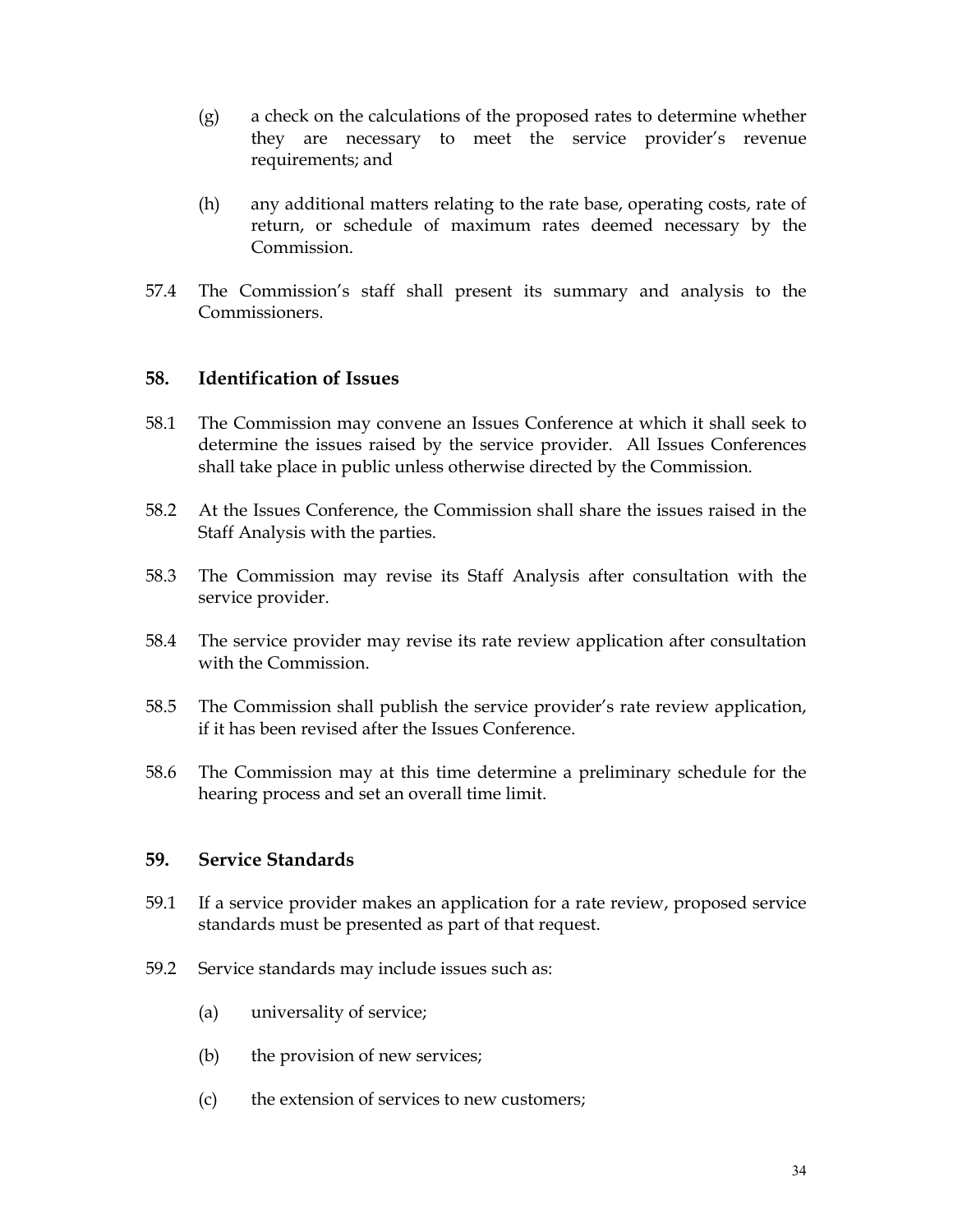- (d) the maximum response time to customer complaints and queries permitted; and
- (e) standards related to service quality which are specific to each sector.
- 59.3 The proposed service standards shall be consistent with the proposed rates.
- 59.4 The proposed service standards may be considered in the hearing. In its ruling, the Commission may set minimum service standards.

# **60. Application for Intervenor Status**

- 60.1 Any person may participate as an intervenor at a rate review and service standards hearing.
- 60.2 A person who wishes to participate in a proceeding, shall comply with the applicable Rules.
- 60.3 A person who intends to actively participate in the proceeding by submitting evidence, argument, interrogatories or by cross-examining a witness or witnesses shall file a letter of intervention as required by Rule 60.5.
- 60.4 A person shall not file a letter of intervention unless the person intends to actively participate in the proceeding in the manner set out in Rule 60.3.
- 60.5 A person may apply to actively participate in the proceeding by serving and filing a letter of intervention to the Commission and serving a copy thereof on the service provider:
	- (a) within 30 business days of the filing date; or
	- (b) where a public notice has been issued, on or before the date specified in the notice.
- 60.6 Every letter of intervention:
	- (a) shall be divided into paragraphs and numbered consecutively;
	- (b) shall describe the intervenor, the interest of the intervenor in the proceeding and the grounds for the intervention;
	- (c) shall contain subject to Rule 60.7 a concise statement of the nature and scope of the intervenor's intended participation;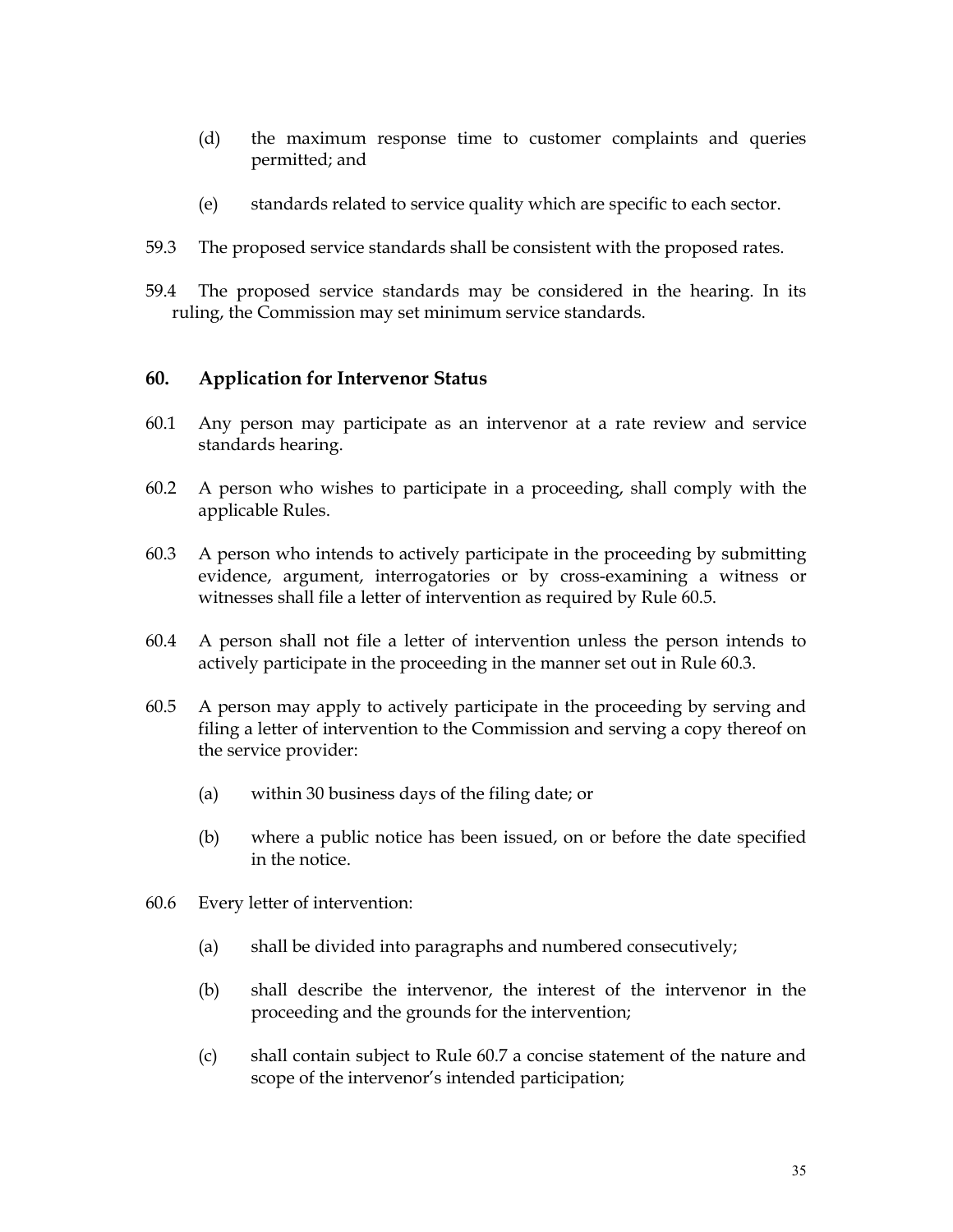- (d) shall request the written evidence if it is desired;
- (e) shall set out the full name, address, telephone number and fax number of no more than 2 representatives including counsel of the intervenor for the purposes of service and delivery of documents in the proceeding.
- 60.7 Where by reason of an inability or insufficient time to study an application or other document initiating the proceeding, a person is unable to include the information required in the letter of the intervention that person shall:
	- (a) state this fact in the letter of intervention as filed and served under Rule 60.5 and
	- (b) within 15 business days of receipt of a copy of the written evidence, if any, or within 15 business days of the filing of the letter of intervention, or within 3 business days after the issues have been formulated by the Commission, whichever is later, re-file and serve the letter of intervention with the information required by Rule 60.6.
- 60.8 Upon the filing of a letter of intervention, the Secretary shall notify the person in writing applying for intervention status that the letter of intervention has been accepted for filing and status has been granted, the Secretary shall supply copies of the submission to the other parties.

# **61. Late Intervention**

61.1 A person may request permission to file a letter of intervention after the time limit directed by the Commission by filing a Notice of Motion, and shall include a letter of intervention together with reasons why the application is late and the Commission may dispose of the motion by a decision or order with or without a hearing.

# **62. List of Intervenors**

- 62.1 The Secretary shall maintain a list of persons who have been granted intervention status by the Commission in respect of a proceeding including their addresses for service, their telephone or fax access numbers and the names and numbers of their representatives.
- 62.2 The Secretary shall issue the list of intervenors to all parties in the proceeding.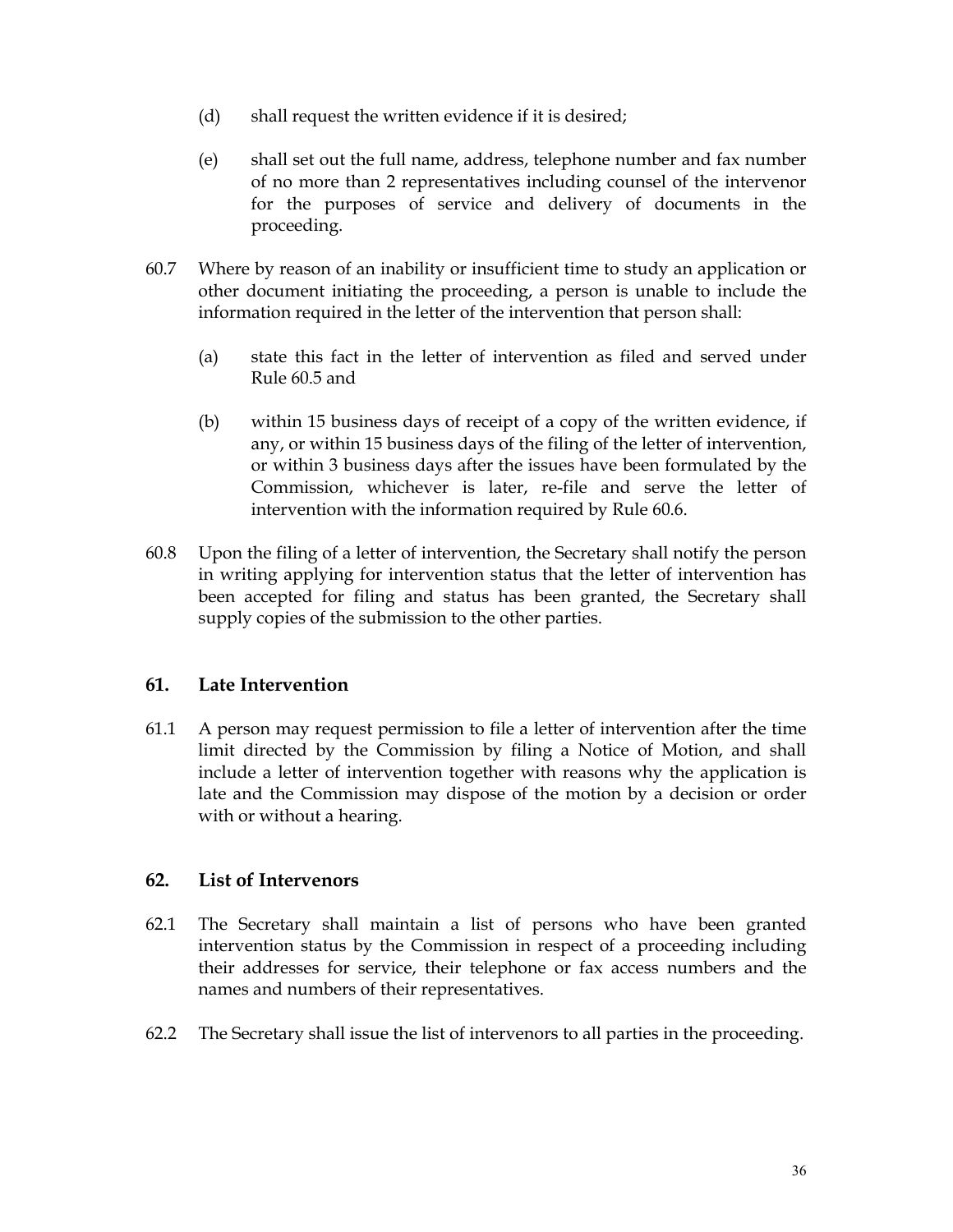#### **63. Directions to Intervenors**

- 63.1 Unless the Commission otherwise directs, before a hearing, an intervenor shall submit a written brief to the Commission summarizing the issues he or she wishes to raise in the hearing, and shall be accompanied by any documents which may be useful in explaining or supporting the intervention.
- 63.2 Interventions must relate to specific sections in the service provider's application or the Staff Analysis.
- 63.3 Having reviewed the intervenors' briefs, the Commission shall prepare a detailed schedule for the Hearing at least 5 business days before the hearing, setting out when each intervenor is scheduled to speak.
- 63.4 Intervenors shall be informed of the date and time that they are scheduled to speak and the time allotted for their intervention at least 5 business days before the hearing.
- 63.5 Unless the Commission otherwise directs intervenors shall be limited to a specified time to make their case.
- 63.6 The applicant may object to questions on the basis of relevance. The Commissioners shall decide on whether witnesses will be required to answer.
- 63.7 Intervenors may be represented by Public Counsel. The Commission will encourage intervenors to exercise this right if they appear to be having difficulty in complying with the Rules of the hearing.
- 63.8 Intervenors who do not abide by the Rules of the Hearing shall be asked to stand down and the Commission may not hear the remainder of their intervention.

# **64. Rate Review Decision**

- 64.1 The Commission shall adjourn to prepare its decision.
- 64.2 The Commission shall publish its decision, including, where appropriate a schedule of maximum rates and service standards and the reasons for its decision.
- 64.3 The Commission may set rates, or where appropriate a formula for establishing maximum rates rather than a schedule of monetary maximum rates.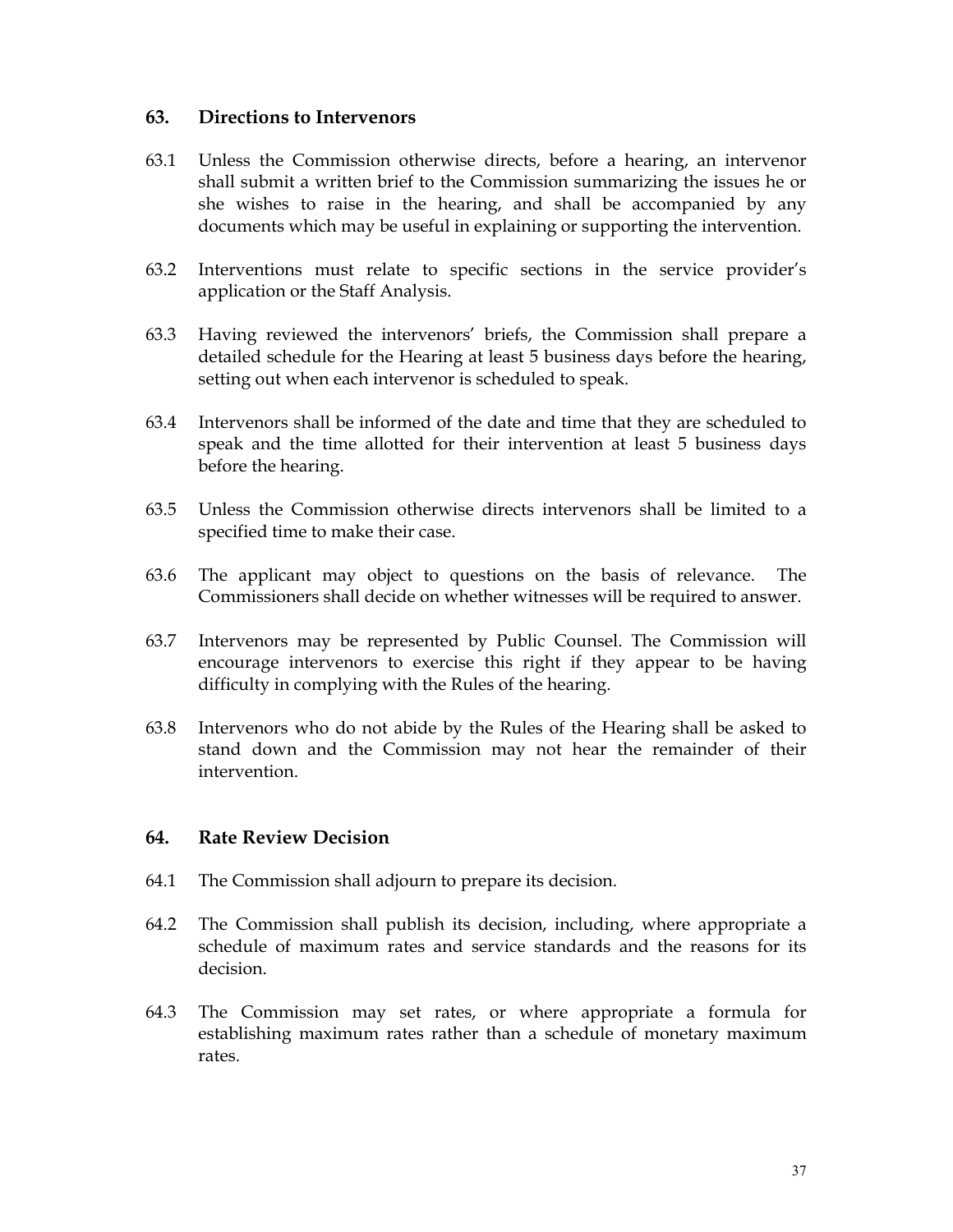- 64.4 The Hearing is concluded when the Commission Panel issues its decision on the application.
- 64.5 Decisions of the Commission shall be available free of charge upon request and sent to all participants of the hearing.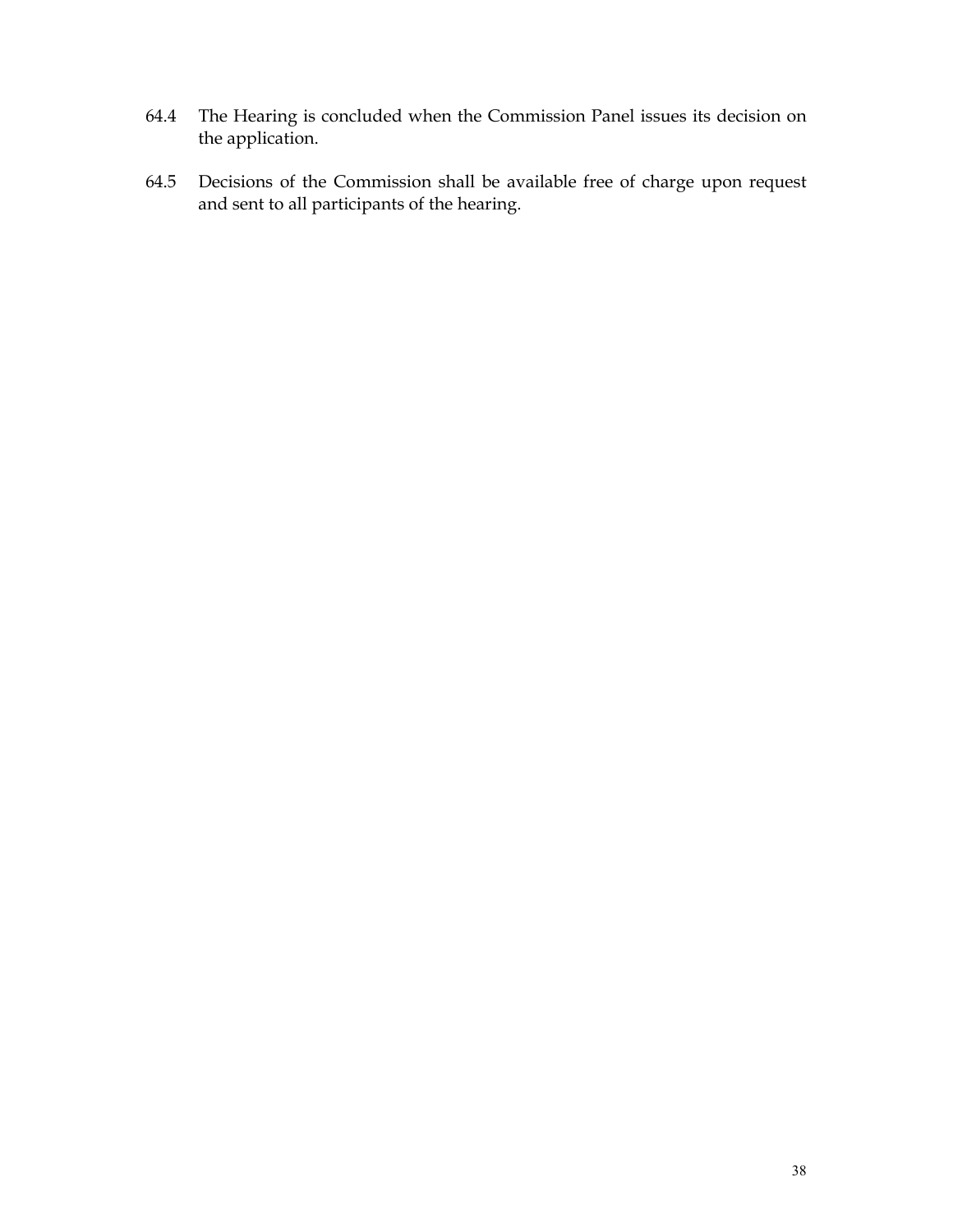# **SCHEDULE 1**

#### FORM 1

# DECLARATION AND UNDERTAKING

IN THE MATTER OF an application by [insert name of applicant].

I [insert name], a(n) [employee, officer, director, etc.] of/a [witness, representative, consultant, etc.] for the applicant, DECLARE THAT:

I am ordinarily resident in Barbados:

- 1. I am/am not an employee, officer, director or shareholder of the party for whom I appear or any other person known by me to be a participant at this hearing;
- 2. I have read/been informed of the Rules of Procedure of the Fair Trading Commission and the orders of the Commission that relate to this hearing;
- 3. I understand that any breach of the Commission's orders could be the subject of contempt proceedings in the High Court.

#### AND UNDERTAKE THAT:

- 4. I will maintain the confidentiality of any information or evidence presented during that portion of the hearing held in the absence of the public and I will not disclose any such information or evidence to any person who is not entitled to know it;
- 5. I will not reproduce in any manner without the prior written approval of the Commission any information or evidence presented during that portion of the hearing held in the absence of the public or, any notes, transcripts or written submissions dealing with information received, evidence taken and submissions made during or in respect of that portion of the hearing; and
- 6. I will personally deliver to the Secretary of the Commission [at the end of the hearing/after the application has passed] any notes transcripts or written submissions made during or in respect of that portion of the hearing held in the absence of the public.

| Date:         |  |
|---------------|--|
| Signature:    |  |
| Printed Name: |  |